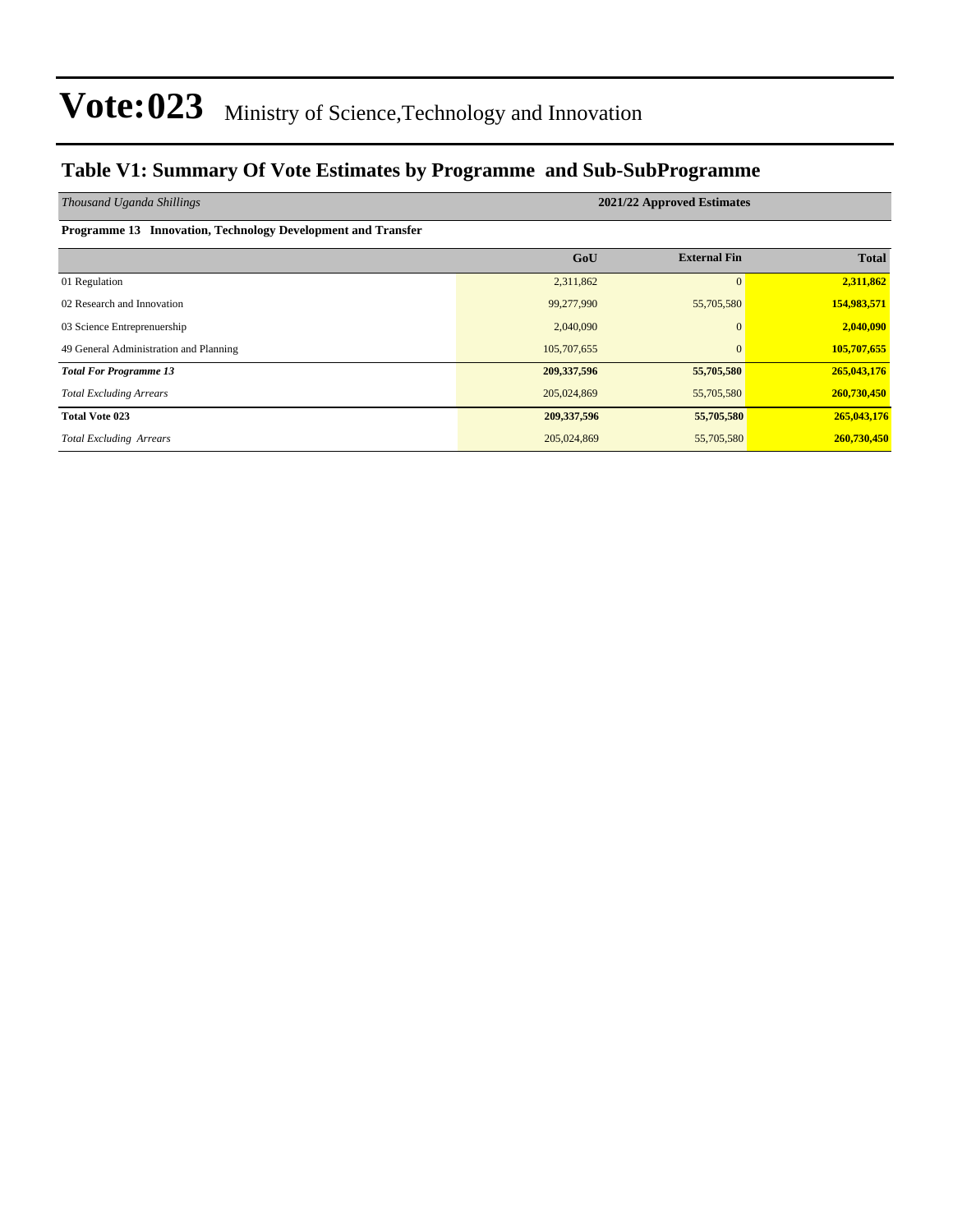#### **Table V2: Summary Of Vote Estimates by Sub-SubProgramme,Department and Project**

| Thousand Uganda Shillings                                                                          |                  | 2020/21 Approved Budget |                  |              | 2021/22 Approved Estimates |                               |              |  |
|----------------------------------------------------------------------------------------------------|------------------|-------------------------|------------------|--------------|----------------------------|-------------------------------|--------------|--|
| <b>Sub-SubProgramme 01 Regulation</b>                                                              |                  |                         |                  |              |                            |                               |              |  |
| <b>Recurrent Budget Estimates</b>                                                                  | <b>Wage</b>      | <b>Non-Wage</b>         | AIA              | <b>Total</b> | <b>Wage</b>                | <b>Non-Wage</b>               | <b>Total</b> |  |
| 15 Bio Safety and Bio Security                                                                     | 165,517          | 1,021,824               | $\boldsymbol{0}$ | 1,187,341    | 250,000                    | 386,000                       | 636,000      |  |
| 16 Bio Sciences and Bio Economy                                                                    | 165,000          | 1,028,800               | $\mathbf{0}$     | 1,193,800    | 250,000                    | 400,000                       | 650,000      |  |
| 17 Physical, Chemical and Social Sciences                                                          | 301,526          | 1,615,796               | $\boldsymbol{0}$ | 1,917,322    | 369,862                    | 656,000                       | 1,025,862    |  |
| <b>Total Recurrent Budget Estimates for Sub-</b><br><b>SubProgramme</b>                            | 632,043          | 3,666,420               | $\bf{0}$         | 4,298,463    | 869,862                    | 1,442,000                     | 2,311,862    |  |
|                                                                                                    | GoU              | <b>External Fin</b>     | <b>AIA</b>       | Total        | GoU                        | <b>External Fin</b>           | <b>Total</b> |  |
| <b>Total For Sub-SubProgramme 01</b>                                                               | 4,298,463        | $\bf{0}$                | $\bf{0}$         | 4,298,463    | 2,311,862                  | $\bf{0}$                      | 2,311,862    |  |
| <b>Total Excluding Arrears</b>                                                                     | 4,298,463        | $\boldsymbol{0}$        | $\boldsymbol{0}$ | 4,298,463    | 2,311,862                  | $\mathbf{0}$                  | 2,311,862    |  |
| <b>Sub-SubProgramme 02 Research and Innovation</b>                                                 |                  |                         |                  |              |                            |                               |              |  |
| <b>Recurrent Budget Estimates</b>                                                                  | <b>Wage</b>      | <b>Non-Wage</b>         | AIA              | <b>Total</b> | <b>Wage</b>                | <b>Non-Wage</b>               | <b>Total</b> |  |
| 07 Research and Development                                                                        | 165,478          | 1,095,293               | $\boldsymbol{0}$ | 1,260,771    | 323,700                    | 368,100                       | 691.800      |  |
| 08 Technology Development                                                                          | 165,478          | 1,235,000               | $\boldsymbol{0}$ | 1,400,478    | 313,700                    | 400,874                       | 714,574      |  |
| 10 Infrastructure Development                                                                      | 165,478          | 1,174,000               | $\mathbf{0}$     | 1,339,478    | 285,051                    | 399,026                       | 684,077      |  |
| 14 Innovation Registration and Intellectual Property<br>Managment                                  | 165,478          | 1,246,500               | $\boldsymbol{0}$ | 1,411,978    | 303,700                    | 396,000                       | 699,700      |  |
| <b>Total Recurrent Budget Estimates for Sub-</b><br><b>SubProgramme</b>                            | 661,914          | 4,750,793               | $\bf{0}$         | 5,412,706    | 1,226,151                  | 1,564,000                     | 2,790,151    |  |
| Development Budget Estimates                                                                       | <b>GoU Dev't</b> | <b>External Fin</b>     | <b>AIA</b>       | <b>Total</b> |                            | <b>GoU Dev't External Fin</b> | <b>Total</b> |  |
| 1511 Kiira Motors Corporation                                                                      | 42,125,000       | $\mathbf{0}$            | $\boldsymbol{0}$ | 42,125,000   | 77,087,839                 | $\mathbf{0}$                  | 77,087,839   |  |
| 1513 National Science, Technology, Engineering and<br><b>Innovation Skills Enhancement Project</b> | 12,400,000       | 133,356,885             | $\boldsymbol{0}$ | 145,756,885  | 19,400,000                 | 55,705,580                    | 75,105,580   |  |
| <b>Total Development Budget Estimates for Sub-</b><br><b>SubProgramme</b>                          | 54,525,000       | 133,356,885             | 0                | 187,881,885  | 96,487,839                 | 55,705,580                    | 152,193,419  |  |
|                                                                                                    | GoU              | <b>External Fin</b>     | <b>AIA</b>       | <b>Total</b> | GoU                        | <b>External Fin</b>           | <b>Total</b> |  |
| <b>Total For Sub-SubProgramme 02</b>                                                               | 59,937,706       | 133,356,885             | $\bf{0}$         | 193,294,592  | 99,277,990                 | 55,705,580                    | 154,983,571  |  |
| <b>Total Excluding Arrears</b>                                                                     | 59,937,706       | 133,356,885             | $\boldsymbol{0}$ | 193,294,592  | 99,277,990                 | 55,705,580                    | 154,983,571  |  |
| Sub-SubProgramme 03 Science Entreprenuership                                                       |                  |                         |                  |              |                            |                               |              |  |
| <b>Recurrent Budget Estimates</b>                                                                  | <b>Wage</b>      | <b>Non-Wage</b>         | AIA              | <b>Total</b> | <b>Wage</b>                | <b>Non-Wage</b>               | <b>Total</b> |  |
| 09 Technology Uptake, Commercialisation and Enterprise<br>Development                              | 165,478          | 1,290,000               | $\boldsymbol{0}$ | 1,455,478    | 281,280                    | 384,000                       | 665,280      |  |
| 11 Skills Development                                                                              | 165,478          | 1,139,983               | $\boldsymbol{0}$ | 1,305,462    | 280,000                    | 410,000                       | 690,000      |  |
| 18 Advancement and Outreach                                                                        | 165,478          | 1,148,565               | $\boldsymbol{0}$ | 1,314,044    | 269,513                    | 415,297                       | 684,810      |  |
| <b>Total Recurrent Budget Estimates for Sub-</b><br><b>SubProgramme</b>                            | 496,435          | 3,578,549               | $\bf{0}$         | 4,074,984    | 830,793                    | 1,209,297                     | 2,040,090    |  |
|                                                                                                    | GoU              | <b>External Fin</b>     | <b>AIA</b>       | <b>Total</b> | GoU                        | <b>External Fin</b>           | <b>Total</b> |  |
| <b>Total For Sub-SubProgramme 03</b>                                                               | 4,074,984        | $\bf{0}$                | 0                | 4,074,984    | 2,040,090                  | $\vert 0 \vert$               | 2,040,090    |  |
| <b>Total Excluding Arrears</b>                                                                     | 4,074,984        | $\boldsymbol{0}$        | $\boldsymbol{0}$ | 4,074,984    | 2,040,090                  | $\mathbf{0}$                  | 2,040,090    |  |
| Sub-SubProgramme 49 General Administration and Planning                                            |                  |                         |                  |              |                            |                               |              |  |
| <b>Recurrent Budget Estimates</b>                                                                  | Wage             | Non-Wage                | AIA              | <b>Total</b> | <b>Wage</b>                | Non-Wage                      | <b>Total</b> |  |

| 01 Finance and Administration | 463.922 | 24.256.696 | 24,720,618 | 665,000 | 61,693,372 | 62,358,372 |
|-------------------------------|---------|------------|------------|---------|------------|------------|
| 02 Human Resource             | 85.436  | 988,500    | 1.073.936  | 265,000 | 354,000    | 619,000    |
| 03 Internal Audit             | 28,000  | 190,000    | 218,000    | 30,000  | 117,500    | 147,500    |
| 19 Policy and Planning        | 204.142 | .820.000   | 2.024.142  | 272,232 | 650,551    | 922.783    |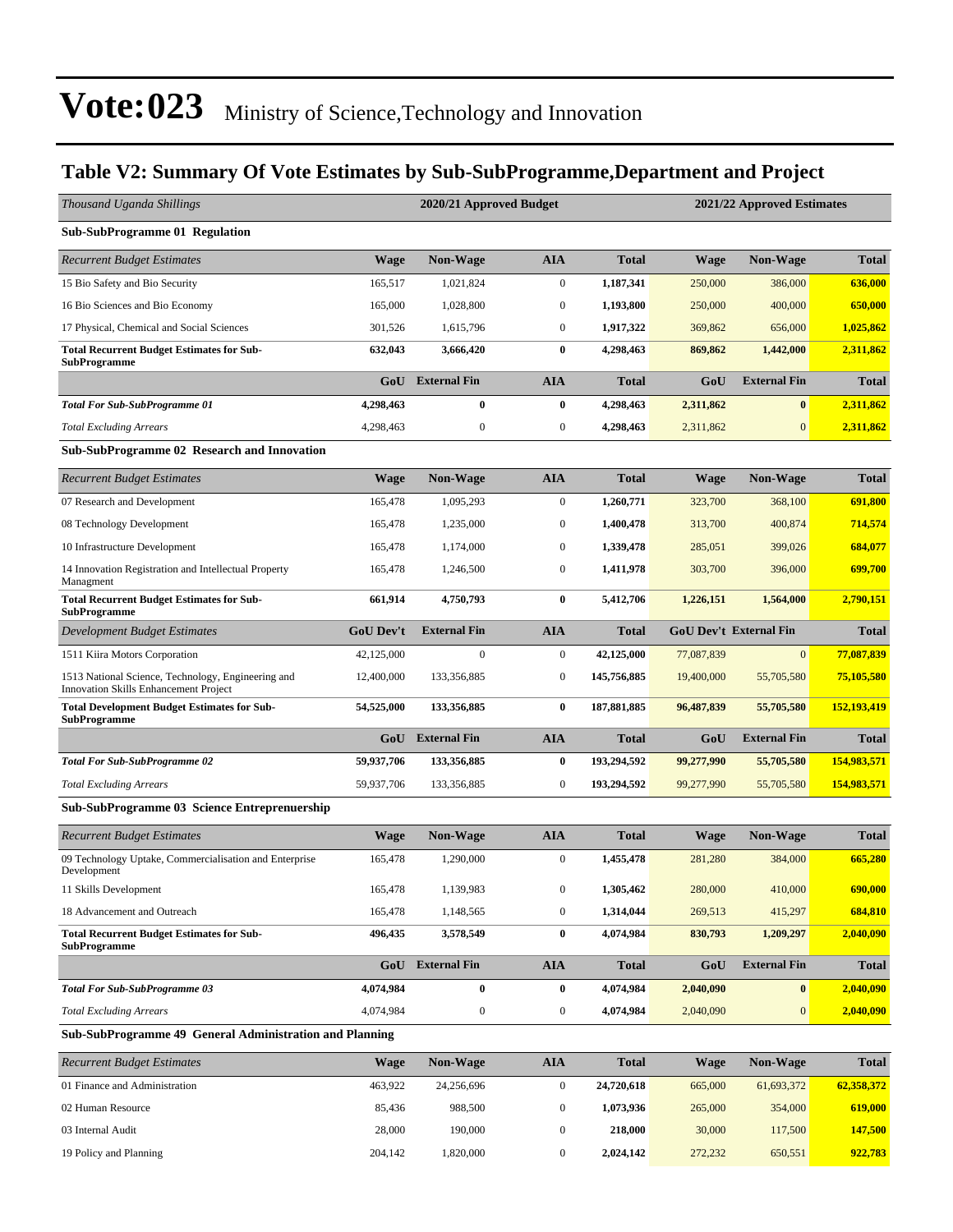| <b>Total Recurrent Budget Estimates for Sub-</b><br><b>SubProgramme</b>   | 781.499          | 27,255,196          | $\bf{0}$     | 28,036,695   | 1,232,232     | 62,815,423                    | 64,047,655   |
|---------------------------------------------------------------------------|------------------|---------------------|--------------|--------------|---------------|-------------------------------|--------------|
| <b>Development Budget Estimates</b>                                       | <b>GoU</b> Dev't | <b>External Fin</b> | <b>AIA</b>   | <b>Total</b> |               | <b>GoU Dev't External Fin</b> | <b>Total</b> |
| 1597 Retooling of Ministry of Science, Technology and<br>Innovation       | 22,987,621       | $\mathbf{0}$        | $\mathbf{0}$ | 22,987,621   | 41,660,000    | $\overline{0}$                | 41,660,000   |
| <b>Total Development Budget Estimates for Sub-</b><br><b>SubProgramme</b> | 22,987,621       | $\mathbf{0}$        | $\bf{0}$     | 22,987,621   | 41,660,000    | $\bf{0}$                      | 41,660,000   |
|                                                                           | GoU              | <b>External Fin</b> | <b>AIA</b>   | <b>Total</b> | GoU           | <b>External Fin</b>           | <b>Total</b> |
| <b>Total For Sub-SubProgramme 49</b>                                      | 51,024,317       | 0                   | $\bf{0}$     | 51,024,317   | 105,707,655   | $\bf{0}$                      | 105,707,655  |
| <b>Total Excluding Arrears</b>                                            | 51,019,534       | $\mathbf{0}$        | $\mathbf{0}$ | 51.019.534   | 101.394.928   | $\overline{0}$                | 101.394.928  |
| <b>Total Vote 023</b>                                                     | 119,335,470      | 133,356,885         | $\bf{0}$     | 252,692,356  | 209, 337, 596 | 55,705,580                    | 265,043,176  |
| <b>Total Excluding Arrears</b>                                            | 119,330,688      | 133,356,885         | $\mathbf{0}$ | 252,687,573  | 205,024,869   | 55,705,580                    | 260,730,450  |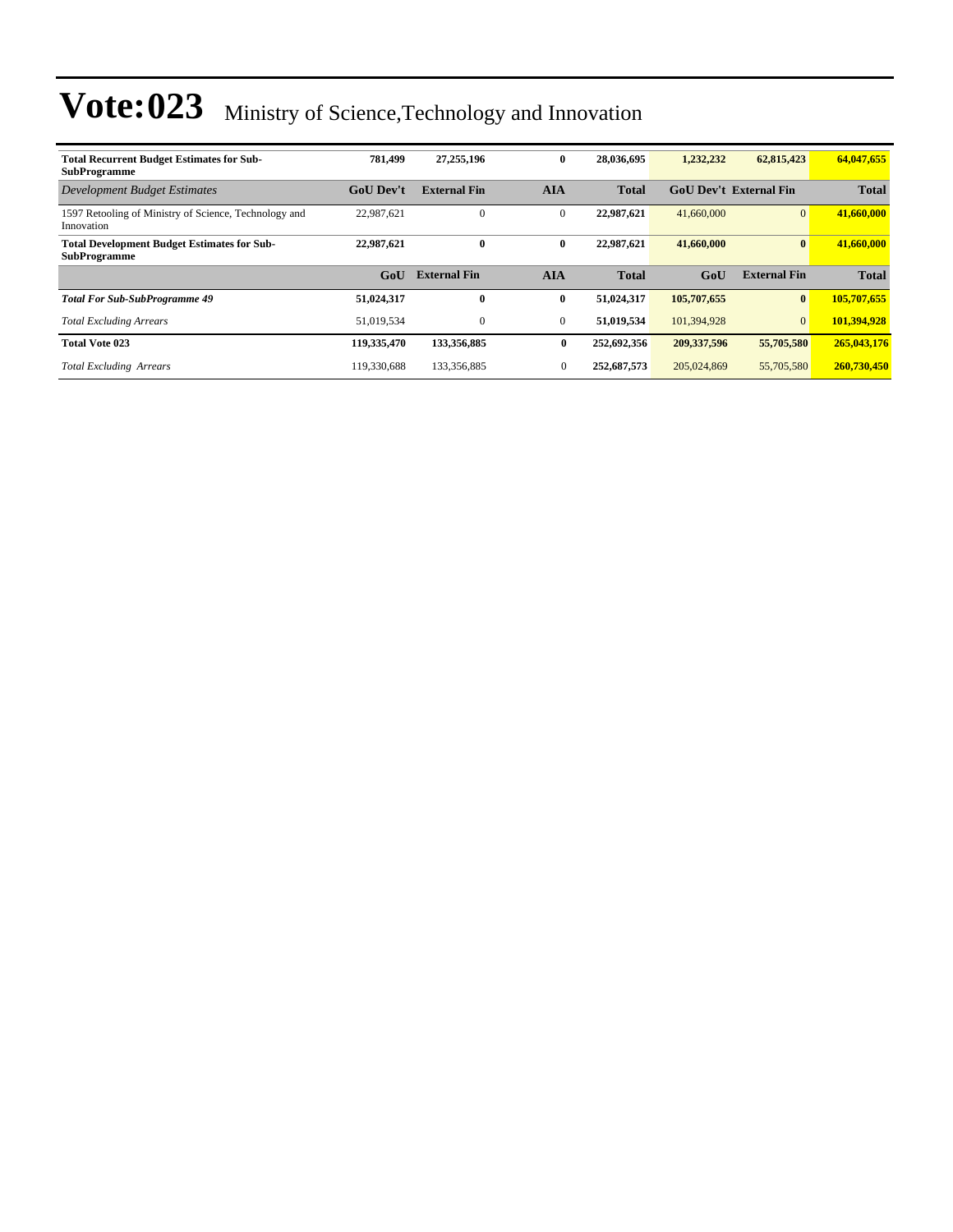#### **Table V3: Summary Vote Estimates by Item**

| Thousand Uganda Shillings                                          |            | 2020/21 Approved Budget |                  |              | 2021/22 Approved Estimates |                     |                |
|--------------------------------------------------------------------|------------|-------------------------|------------------|--------------|----------------------------|---------------------|----------------|
|                                                                    | GoU        | External Fin            | AIA              | <b>Total</b> | GoU                        | <b>External Fin</b> | <b>Total</b>   |
| <b>Employees, Goods and Services (Outputs Provided)</b>            | 25,692,849 | 0                       | $\bf{0}$         | 25,692,849   | 18,470,030                 | $\vert 0 \vert$     | 18,470,030     |
| 211101 General Staff Salaries                                      | 2,571,891  | 0                       | $\bf{0}$         | 2,571,891    | 4,159,037                  | $\bf{0}$            | 4,159,037      |
| 211102 Contract Staff Salaries                                     | 2,000,000  | $\bf{0}$                | $\boldsymbol{0}$ | 2,000,000    | 2,040,000                  | $\bf{0}$            | 2,040,000      |
| 211103 Allowances (Inc. Casuals, Temporary)                        | 1,655,120  | 0                       | $\bf{0}$         | 1,655,120    | 897,098                    | $\bf{0}$            | 897,098        |
| 212102 Pension for General Civil Service                           | $\bf{0}$   | $\bf{0}$                | $\bf{0}$         | $\bf{0}$     | 22,143                     | $\bf{0}$            | 22,143         |
| 213001 Medical expenses (To employees)                             | 84,000     | $\bf{0}$                | $\bf{0}$         | 84,000       | 97,874                     | $\bf{0}$            | 97,874         |
| 213002 Incapacity, death benefits and funeral expenses             | 33,585     | 0                       | $\bf{0}$         | 33,585       | 55,000                     | $\bf{0}$            | 55,000         |
| 213004 Gratuity Expenses                                           | 73,920     | $\bf{0}$                | $\bf{0}$         | 73,920       | 235,026                    | $\bf{0}$            | 235,026        |
| 221001 Advertising and Public Relations                            | 349,071    | 0                       | $\bf{0}$         | 349,071      | 204,000                    | $\bf{0}$            | 204,000        |
| 221002 Workshops and Seminars                                      | 3,395,205  | $\bf{0}$                | $\bf{0}$         | 3,395,205    | 1,512,993                  | $\bf{0}$            | 1,512,993      |
| 221003 Staff Training                                              | 1,133,293  | $\bf{0}$                | $\bf{0}$         | 1,133,293    | 175,000                    | $\bf{0}$            | 175,000        |
| 221005 Hire of Venue (chairs, projector, etc)                      | 140,020    | 0                       | $\bf{0}$         | 140,020      | 40,000                     | $\bf{0}$            | 40,000         |
| 221007 Books, Periodicals & Newspapers                             | 106,900    | $\bf{0}$                | $\bf{0}$         | 106,900      | 96,700                     | $\bf{0}$            | 96,700         |
| 221008 Computer supplies and Information Technology<br>(TT)        | 120,176    | 0                       | $\bf{0}$         | 120,176      | 250,000                    | $\bf{0}$            | 250,000        |
| 221009 Welfare and Entertainment                                   | 803,300    | $\bf{0}$                | $\bf{0}$         | 803,300      | 219,500                    | $\bf{0}$            | 219,500        |
| 221011 Printing, Stationery, Photocopying and Binding              | 644,000    | $\bf{0}$                | $\bf{0}$         | 644,000      | 383,955                    | $\bf{0}$            | 383,955        |
| 221012 Small Office Equipment                                      | 70,000     | $\bf{0}$                | $\bf{0}$         | 70,000       | 50,000                     | $\bf{0}$            | 50,000         |
| 221016 IFMS Recurrent costs                                        | 100,000    | 0                       | $\bf{0}$         | 100,000      | 35,000                     | $\bf{0}$            | 35,000         |
| 221017 Subscriptions                                               | 93,500     | $\bf{0}$                | $\bf{0}$         | 93,500       | 15,500                     | $\bf{0}$            | 15,500         |
| 221020 IPPS Recurrent Costs                                        | 70,000     | $\bf{0}$                | 0                | 70,000       | 15,000                     | $\bf{0}$            | 15,000         |
| 222001 Telecommunications                                          | 190,000    | 0                       | $\bf{0}$         | 190,000      | 65,000                     | $\bf{0}$            | 65,000         |
| 222002 Postage and Courier                                         | 28,000     | $\bf{0}$                | $\bf{0}$         | 28,000       | 15,000                     | $\bf{0}$            | 15,000         |
| 222003 Information and communications technology<br>(ICT)          | 30,000     | $\bf{0}$                | $\bf{0}$         | 30,000       | 80,000                     | $\bf{0}$            | 80,000         |
| 223003 Rent – (Produced Assets) to private entities                | 2,920,485  | 0                       | $\bf{0}$         | 2,920,485    | 2,935,485                  | $\bf{0}$            | 2,935,485      |
| 223004 Guard and Security services                                 | 60,000     | $\bf{0}$                | $\bf{0}$         | 60,000       | 48,000                     | $\bf{0}$            | 48,000         |
| 223005 Electricity                                                 | 58,000     | 0                       | $\bf{0}$         | 58,000       | 60,000                     | $\bf{0}$            | 60,000         |
| 223006 Water                                                       | 18,000     | $\bf{0}$                | $\bf{0}$         | 18,000       | 5,000                      | $\bf{0}$            | 5,000          |
| 224004 Cleaning and Sanitation                                     | 110,000    | $\bf{0}$                | $\bf{0}$         | 110,000      | 108,000                    | $\bf{0}$            | 108,000        |
| 224005 Uniforms, Beddings and Protective Gear                      | 85,000     | 0                       | $\bf{0}$         | 85,000       | $\bf{0}$                   | $\bf{0}$            | $\bf{0}$       |
| 225001 Consultancy Services- Short term                            | 1,652,200  | $\bf{0}$                | $\bf{0}$         | 1,652,200    | $\bf{0}$                   | $\bf{0}$            | $\bf{0}$       |
| 227001 Travel inland                                               | 3,978,537  | 0                       | 0                | 3,978,537    | 2,303,526                  | $\bf{0}$            | 2,303,526      |
| 227002 Travel abroad                                               | 858,884    | $\bf{0}$                | 0                | 858,884      | 74,000                     | $\bf{0}$            | 74,000         |
| 227004 Fuel, Lubricants and Oils                                   | 1,608,240  | $\bf{0}$                | 0                | 1,608,240    | 1,489,000                  | $\bf{0}$            | 1,489,000      |
| 228002 Maintenance - Vehicles                                      | 406,523    | 0                       | $\bf{0}$         | 406,523      | 130,000                    | $\bf{0}$            | 130,000        |
| 228003 Maintenance - Machinery, Equipment &<br>Furniture           | 185,000    | $\bf{0}$                | $\bf{0}$         | 185,000      | $\bf{0}$                   | $\bf{0}$            | $\bf{0}$       |
| 228004 Maintenance - Other                                         | 60,000     | $\bf{0}$                | $\bf{0}$         | 60,000       | 53,194                     | $\bf{0}$            | 53,194         |
| 281502 Feasibility Studies for Capital Works                       | $\bf{0}$   | 0                       | $\bf{0}$         | 0            | 500,000                    | $\bf{0}$            | 500,000        |
| 281503 Engineering and Design Studies & Plans for<br>capital works | 0          | 0                       | $\bf{0}$         | 0            | 100,000                    | $\bf{0}$            | <b>100,000</b> |
| <b>Grants, Transfers and Subsides (Outputs Funded)</b>             | 93,300,000 | 133,356,885             | $\bf{0}$         | 226,656,885  | 183,300,339                | 55,705,580          | 239,005,919    |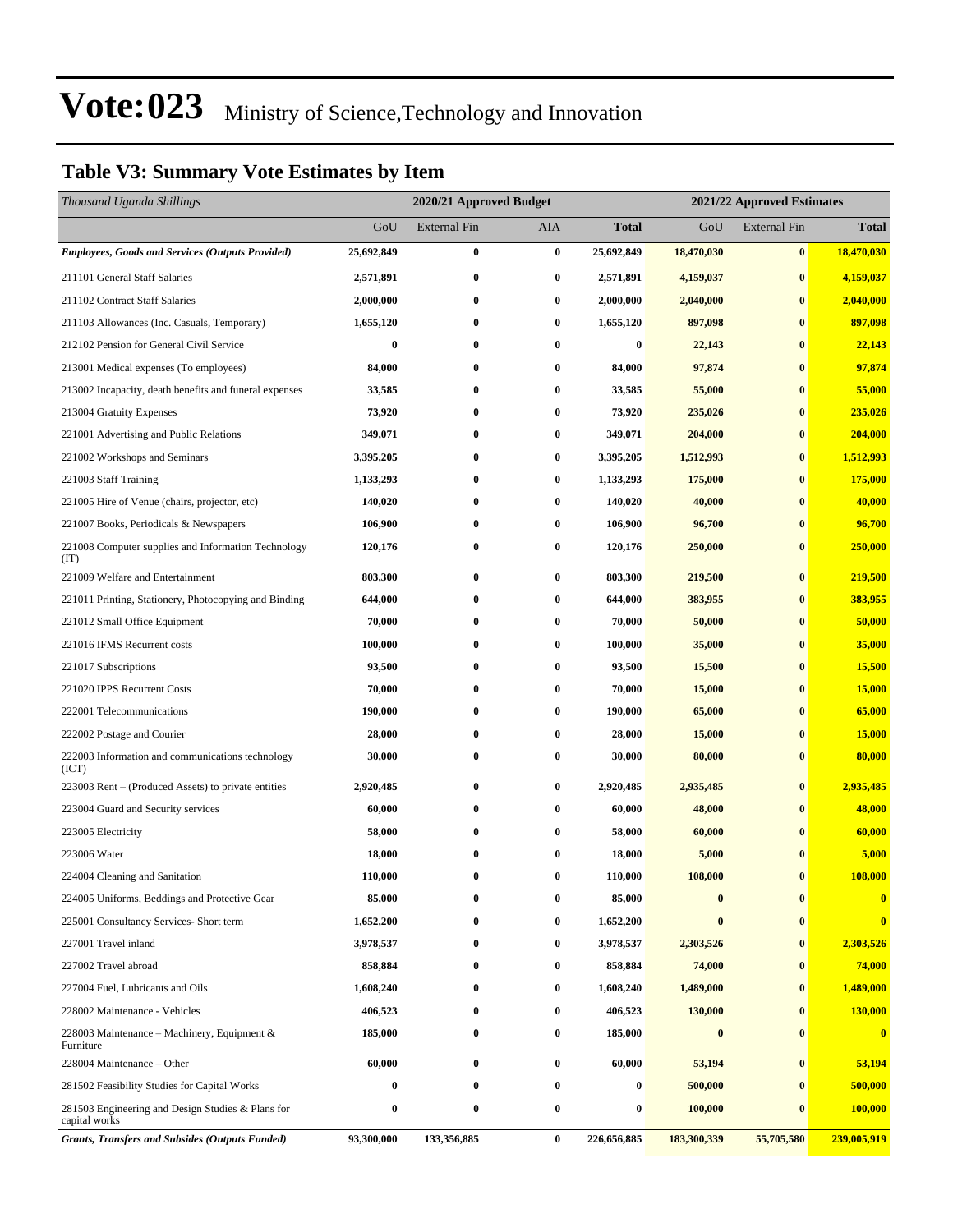| 263104 Transfers to other govt. Units (Current) | 18,130,000  | $\bf{0}$    | $\bf{0}$       | 18,130,000  | 52,277,000  | $\bf{0}$     | 52,277,000  |
|-------------------------------------------------|-------------|-------------|----------------|-------------|-------------|--------------|-------------|
| 263204 Transfers to other govt. Units (Capital) | 64,025,000  | 133,356,885 | $\bf{0}$       | 197,381,885 | 121,437,839 | 55,705,580   | 177,143,419 |
| 263206 Other Capital grants (Capital)           | 10,000,000  | $\bf{0}$    | $\bf{0}$       | 10,000,000  | 8,805,500   | $\mathbf{0}$ | 8,805,500   |
| 263340 Other grants                             | 1,145,000   | $\bf{0}$    | $\bf{0}$       | 1,145,000   | 780,000     | $\bf{0}$     | 780,000     |
| <b>Investment</b> (Capital Purchases)           | 337,839     | $\bf{0}$    | $\bf{0}$       | 337,839     | 3,254,500   | $\bf{0}$     | 3,254,500   |
| 312201 Transport Equipment                      | $\bf{0}$    | $\bf{0}$    | $\bf{0}$       | $\bf{0}$    | 2,300,000   | $\bf{0}$     | 2,300,000   |
| 312203 Furniture & Fixtures                     | 167,839     | $\bf{0}$    | $\bf{0}$       | 167,839     | 500,000     | $\bf{0}$     | 500,000     |
| 312211 Office Equipment                         | 70,000      | $\bf{0}$    | $\bf{0}$       | 70,000      | 210,000     | $\bf{0}$     | 210,000     |
| 312213 ICT Equipment                            | 100,000     | $\bf{0}$    | $\bf{0}$       | 100,000     | 244,500     | $\bf{0}$     | 244,500     |
| <b>Arrears</b>                                  | 4,783       | $\bf{0}$    | $\bf{0}$       | 4,783       | 4,312,727   | $\bf{0}$     | 4,312,727   |
| 321605 Domestic arrears (Budgeting)             | 4,783       | $\bf{0}$    | $\bf{0}$       | 4,783       | 4,312,727   |              | 4,312,727   |
| <b>Grand Total Vote 023</b>                     | 119,335,470 | 133,356,885 | $\bf{0}$       | 252,692,356 | 209,337,596 | 55,705,580   | 265,043,176 |
| <b>Total Excluding Arrears</b>                  | 119,330,688 | 133,356,885 | $\overline{0}$ | 252,687,573 | 205,024,869 | 55,705,580   | 260,730,450 |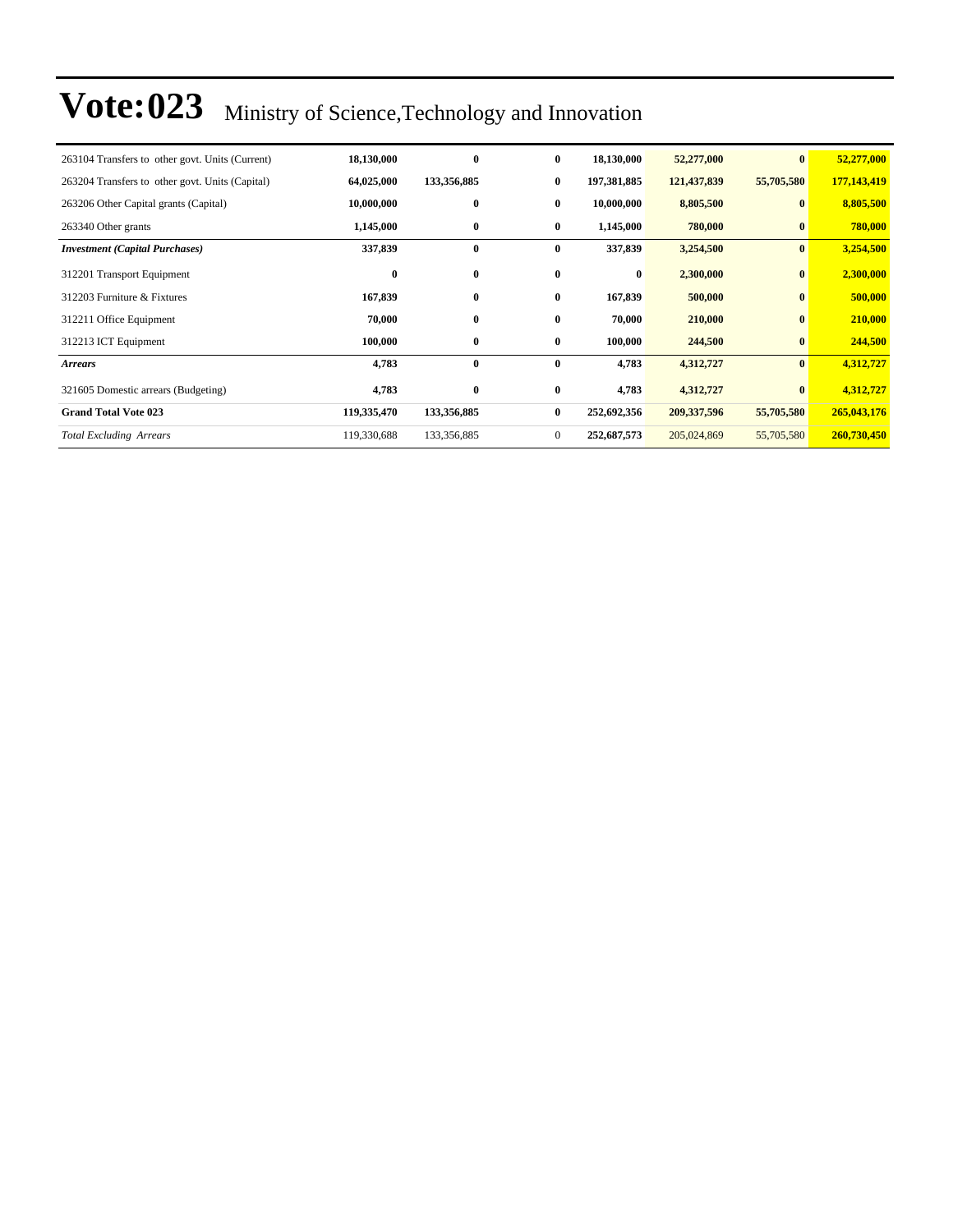#### **Table V4: Detailed Estimates by Sub-SubProgramme, Department,Project and Budget Output and Item**

#### *Sub-SubProgrammme 01 Regulation*

*Recurrent Budget Estimates*

#### **Department 15 Bio Safety and Bio Security**

| Thousand Uganda Shillings                                              |                  | 2020/21 Approved Budget |                |              |              | 2021/22 Approved Estimates |                         |
|------------------------------------------------------------------------|------------------|-------------------------|----------------|--------------|--------------|----------------------------|-------------------------|
| <b>Outputs Provided</b>                                                | Wage             | Non Wage                | <b>AIA</b>     | <b>Total</b> | Wage         | Non Wage                   | <b>Total</b>            |
| Budget Output 180101 Enabling Policies, Laws and Regulations developed |                  |                         |                |              |              |                            |                         |
| 211101 General Staff Salaries                                          | 165,517          | $\theta$                | $\overline{0}$ | 165,517      | 250,000      | $\overline{0}$             | 250,000                 |
| 211103 Allowances (Inc. Casuals, Temporary)                            | $\mathbf{0}$     | 91.620                  | $\overline{0}$ | 91.620       | $\mathbf{0}$ | 64,000                     | 64,000                  |
| 213001 Medical expenses (To employees)                                 | $\mathbf{0}$     | 5,000                   | $\overline{0}$ | 5,000        | $\mathbf{0}$ | 3,000                      | 3,000                   |
| 221001 Advertising and Public Relations                                | $\mathbf{0}$     | 10,000                  | $\overline{0}$ | 10,000       | $\mathbf{0}$ | 20,000                     | 20,000                  |
| 221002 Workshops and Seminars                                          | $\mathbf{0}$     | 190,000                 | $\overline{0}$ | 190,000      | $\mathbf{0}$ | 80,000                     | 80,000                  |
| 221003 Staff Training                                                  | $\mathbf{0}$     | 80,000                  | $\overline{0}$ | 80,000       | $\mathbf{0}$ | 30,000                     | 30,000                  |
| 221005 Hire of Venue (chairs, projector, etc)                          | $\mathbf{0}$     | $\theta$                | $\mathbf{0}$   | $\mathbf{0}$ | $\mathbf{0}$ | 20,000                     | 20,000                  |
| 221007 Books, Periodicals & Newspapers                                 | $\mathbf{0}$     | 8,000                   | $\overline{0}$ | 8,000        | $\mathbf{0}$ | 3,000                      | 3,000                   |
| 221009 Welfare and Entertainment                                       | $\mathbf{0}$     | 20,000                  | $\overline{0}$ | 20,000       | $\mathbf{0}$ | 10,000                     | 10,000                  |
| 221011 Printing, Stationery, Photocopying and Binding                  | $\mathbf{0}$     | 25,000                  | $\overline{0}$ | 25,000       | $\mathbf{0}$ | 6,000                      | 6,000                   |
| 221017 Subscriptions                                                   | $\mathbf{0}$     | 40,000                  | $\overline{0}$ | 40,000       | $\mathbf{0}$ | 1,000                      | 1,000                   |
| 225001 Consultancy Services- Short term                                | $\mathbf{0}$     | 170,000                 | $\overline{0}$ | 170,000      | $\mathbf{0}$ | $\mathbf{0}$               | $\mathbf{0}$            |
| 227001 Travel inland                                                   | $\mathbf{0}$     | 182,204                 | $\overline{0}$ | 182,204      | $\mathbf{0}$ | 84,000                     | 84,000                  |
| 227002 Travel abroad                                                   | $\mathbf{0}$     | 80,000                  | $\overline{0}$ | 80,000       | $\mathbf{0}$ | $\mathbf{0}$               | $\overline{\mathbf{0}}$ |
| 227004 Fuel. Lubricants and Oils                                       | $\mathbf{0}$     | 100,000                 | $\overline{0}$ | 100,000      | $\mathbf{0}$ | 65,000                     | 65,000                  |
| 228002 Maintenance - Vehicles                                          | $\boldsymbol{0}$ | 20,000                  | $\overline{0}$ | 20,000       | $\mathbf{0}$ | $\mathbf{0}$               | $\bf{0}$                |
| <b>Total Cost of Budget Output 01</b>                                  | 165,517          | 1,021,824               | 0              | 1,187,341    | 250,000      | 386,000                    | 636,000                 |
| <b>Total Cost Of Outputs Provided</b>                                  | 165,517          | 1,021,824               | $\bf{0}$       | 1,187,341    | 250,000      | 386,000                    | 636,000                 |
| <b>Total Cost for Department 15</b>                                    | 165,517          | 1,021,824               | $\bf{0}$       | 1,187,341    | 250,000      | 386,000                    | 636,000                 |
| <b>Total Excluding Arrears</b>                                         | 165,517          | 1,021,824               | $\mathbf{0}$   | 1,187,341    | 250,000      | 386,000                    | 636,000                 |

**Department 16 Bio Sciences and Bio Economy**

| Thousand Uganda Shillings                                                     |              | 2020/21 Approved Budget |              |              |                  | 2021/22 Approved Estimates |              |  |  |
|-------------------------------------------------------------------------------|--------------|-------------------------|--------------|--------------|------------------|----------------------------|--------------|--|--|
| <b>Outputs Provided</b>                                                       | Wage         | Non Wage                | AIA          | <b>Total</b> | Wage             | Non Wage                   | <b>Total</b> |  |  |
| <b>Budget Output 180101 Enabling Policies, Laws and Regulations developed</b> |              |                         |              |              |                  |                            |              |  |  |
| 211101 General Staff Salaries                                                 | 165,000      | $\mathbf{0}$            | $\mathbf{0}$ | 165,000      | 250,000          | $\mathbf{0}$               | 250,000      |  |  |
| 211103 Allowances (Inc. Casuals, Temporary)                                   | $\mathbf{0}$ | 120,000                 | $\mathbf{0}$ | 120,000      | $\mathbf{0}$     | 45,000                     | 45,000       |  |  |
| 221001 Advertising and Public Relations                                       | $\mathbf{0}$ | 18,000                  | $\mathbf{0}$ | 18,000       | $\overline{0}$   | $\Omega$                   | $\mathbf{0}$ |  |  |
| 221002 Workshops and Seminars                                                 | $\mathbf{0}$ | 140,000                 | $\mathbf{0}$ | 140,000      | $\mathbf{0}$     | 33,000                     | 33,000       |  |  |
| 221003 Staff Training                                                         | $\mathbf{0}$ | 120,000                 | $\mathbf{0}$ | 120,000      | $\mathbf{0}$     | $\Omega$                   | $\mathbf{0}$ |  |  |
| 221007 Books, Periodicals & Newspapers                                        | $\mathbf{0}$ | 12,000                  | $\mathbf{0}$ | 12,000       | $\boldsymbol{0}$ | 8,000                      | 8,000        |  |  |
| 221009 Welfare and Entertainment                                              | $\mathbf{0}$ | 40,000                  | $\mathbf{0}$ | 40,000       | $\mathbf{0}$     | 5,000                      | 5,000        |  |  |
| 221011 Printing, Stationery, Photocopying and Binding                         | $\mathbf{0}$ | 20,000                  | $\mathbf{0}$ | 20,000       | $\mathbf{0}$     | 12,500                     | 12,500       |  |  |
| 221017 Subscriptions                                                          | $\mathbf{0}$ | 2,000                   | $\mathbf{0}$ | 2,000        | $\mathbf{0}$     | 500                        | 500          |  |  |
| 225001 Consultancy Services- Short term                                       | $\mathbf{0}$ | 140,000                 | $\mathbf{0}$ | 140,000      | $\overline{0}$   | $\mathbf{0}$               | $\mathbf{0}$ |  |  |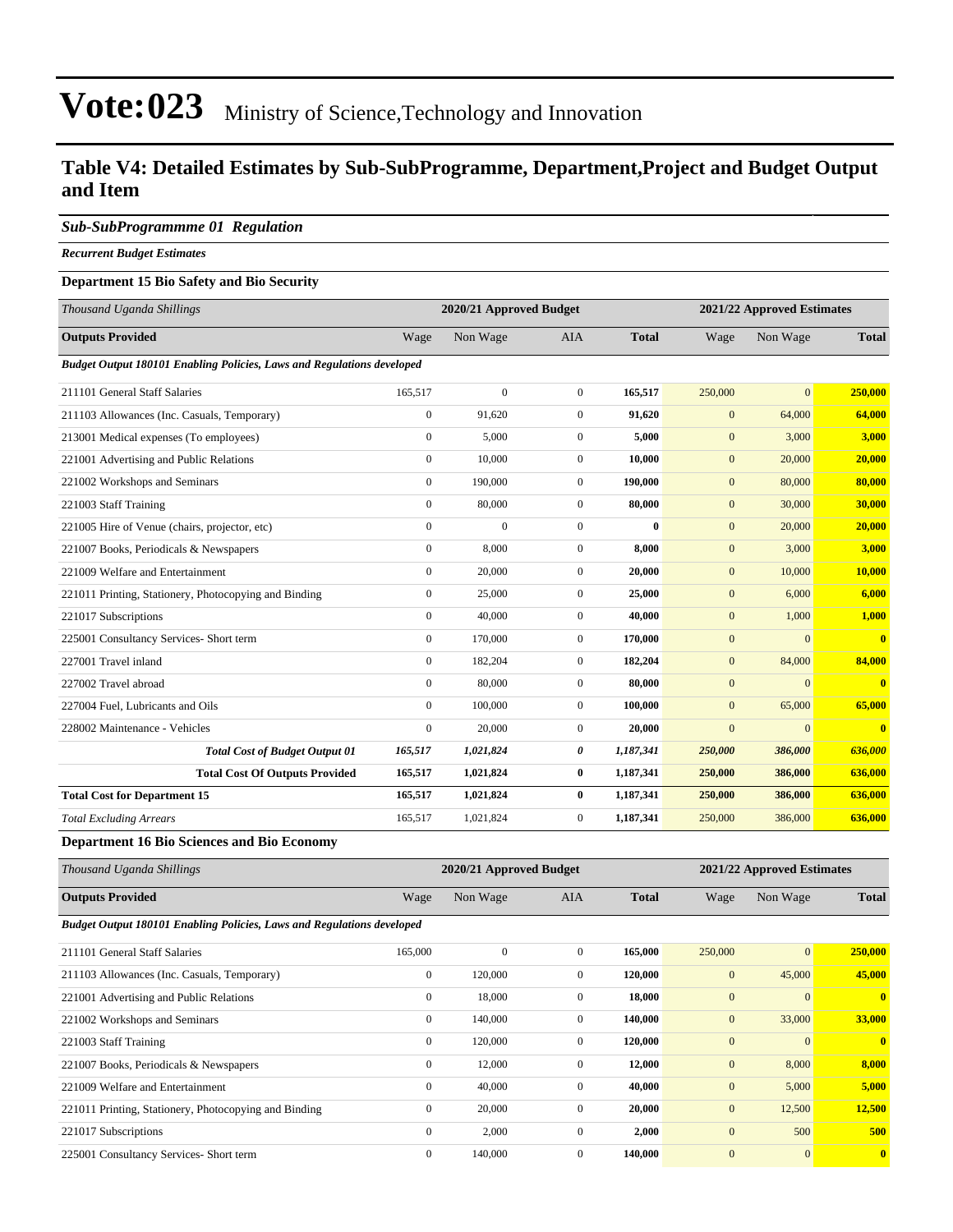|                                                                               | GoU              | <b>External Fin</b>     | <b>AIA</b>       | <b>Total</b> | GoU                   | <b>External Fin</b>        | <b>Total</b> |
|-------------------------------------------------------------------------------|------------------|-------------------------|------------------|--------------|-----------------------|----------------------------|--------------|
|                                                                               |                  |                         |                  |              |                       |                            |              |
| <b>Total Excluding Arrears</b>                                                | 301,526          | 1,615,796               | $\boldsymbol{0}$ | 1,917,322    | 369,862               | 656,000                    | 1,025,862    |
| <b>Total Cost for Department 17</b>                                           | 301,526          | 1,615,796               | $\bf{0}$         | 1,917,322    | 369,862               | 656,000                    | 1,025,862    |
| <b>Total Cost Of Outputs Provided</b>                                         | 301,526          | 1,615,796               | $\bf{0}$         | 1,917,322    | 369,862               | 656,000                    | 1,025,862    |
| <b>Total Cost of Budget Output 04</b>                                         | $\pmb{\theta}$   | 583,820                 | 0                | 583,820      | $\boldsymbol{\theta}$ | 153,000                    | 153,000      |
| 227004 Fuel, Lubricants and Oils                                              | $\boldsymbol{0}$ | 50,000                  | $\boldsymbol{0}$ | 50,000       | $\boldsymbol{0}$      | 30,000                     | 30,000       |
| 227002 Travel abroad                                                          | $\boldsymbol{0}$ | 70,800                  | $\boldsymbol{0}$ | 70,800       | $\boldsymbol{0}$      | 5,000                      | 5,000        |
| 227001 Travel inland                                                          | $\boldsymbol{0}$ | 110,000                 | $\boldsymbol{0}$ | 110,000      | $\boldsymbol{0}$      | 75,000                     | 75,000       |
| 225001 Consultancy Services- Short term                                       | $\boldsymbol{0}$ | 60,000                  | $\boldsymbol{0}$ | 60,000       | $\boldsymbol{0}$      | $\mathbf{0}$               | $\bf{0}$     |
| 221005 Hire of Venue (chairs, projector, etc)                                 | $\boldsymbol{0}$ | 50,020                  | $\boldsymbol{0}$ | 50,020       | $\boldsymbol{0}$      | $\boldsymbol{0}$           | $\mathbf{0}$ |
| 221003 Staff Training                                                         | $\boldsymbol{0}$ | 140,000                 | $\boldsymbol{0}$ | 140,000      | $\mathbf{0}$          | $\boldsymbol{0}$           | $\bf{0}$     |
| 221002 Workshops and Seminars                                                 | $\boldsymbol{0}$ | 100,000                 | $\overline{0}$   | 100,000      | $\boldsymbol{0}$      | 23,000                     | 23,000       |
| 221001 Advertising and Public Relations                                       | $\boldsymbol{0}$ | 3,000                   | $\mathbf{0}$     | 3,000        | $\mathbf{0}$          | $\mathbf{0}$               | $\mathbf{0}$ |
| 211103 Allowances (Inc. Casuals, Temporary)                                   | $\boldsymbol{0}$ | $\boldsymbol{0}$        | $\boldsymbol{0}$ | $\bf{0}$     | $\mathbf{0}$          | 20,000                     | 20,000       |
| <b>Budget Output 180104 Standards and Guidelines</b>                          |                  |                         |                  |              |                       |                            |              |
| <b>Total Cost of Budget Output 01</b>                                         | 301,526          | 1,031,976               | 0                | 1,333,502    | 369,862               | 503,000                    | 872,862      |
| 227004 Fuel, Lubricants and Oils                                              | $\boldsymbol{0}$ | 70,000                  | $\mathbf{0}$     | 70,000       | $\mathbf{0}$          | 90,000                     | 90,000       |
| 227002 Travel abroad                                                          | $\boldsymbol{0}$ | 45,800                  | $\mathbf{0}$     | 45,800       | $\mathbf{0}$          | 25,000                     | 25,000       |
| 227001 Travel inland                                                          | $\boldsymbol{0}$ | 266,000                 | $\mathbf{0}$     | 266,000      | $\mathbf{0}$          | 180,000                    | 180,000      |
| 225001 Consultancy Services- Short term                                       | $\boldsymbol{0}$ | 60,000                  | $\mathbf{0}$     | 60,000       | $\mathbf{0}$          | $\mathbf{0}$               | $\bf{0}$     |
| 221011 Printing, Stationery, Photocopying and Binding                         | $\boldsymbol{0}$ | 48,000                  | $\boldsymbol{0}$ | 48,000       | $\mathbf{0}$          | $\mathbf{0}$               | $\mathbf{0}$ |
| 221009 Welfare and Entertainment                                              | $\boldsymbol{0}$ | 45,000                  | $\mathbf{0}$     | 45,000       | $\mathbf{0}$          | 21,000                     | 21,000       |
| 221008 Computer supplies and Information Technology (IT)                      | $\boldsymbol{0}$ | 176                     | $\mathbf{0}$     | 176          | $\mathbf{0}$          | 10,000                     | 10,000       |
| 221007 Books, Periodicals & Newspapers                                        | $\boldsymbol{0}$ | 12,000                  | $\mathbf{0}$     | 12,000       | $\mathbf{0}$          | 12,000                     | 12,000       |
| 221005 Hire of Venue (chairs, projector, etc)                                 | $\boldsymbol{0}$ | 10,000                  | $\mathbf{0}$     | 10,000       | $\mathbf{0}$          | $\mathbf{0}$               | $\mathbf{0}$ |
| 221003 Staff Training                                                         | $\boldsymbol{0}$ | 150,000                 | $\boldsymbol{0}$ | 150,000      | $\mathbf{0}$          | 25,000                     | 25,000       |
| 221002 Workshops and Seminars                                                 | $\boldsymbol{0}$ | 200,000                 | $\mathbf{0}$     | 200,000      | $\mathbf{0}$          | 60,000                     | 60,000       |
| 221001 Advertising and Public Relations                                       | $\boldsymbol{0}$ | 5,000                   | $\mathbf{0}$     | 5,000        | $\mathbf{0}$          | $\mathbf{0}$               | $\bf{0}$     |
| 211103 Allowances (Inc. Casuals, Temporary)                                   | $\boldsymbol{0}$ | 120,000                 | $\mathbf{0}$     | 120,000      | $\mathbf{0}$          | 80,000                     | 80,000       |
| 211101 General Staff Salaries                                                 | 301.526          | $\boldsymbol{0}$        | $\boldsymbol{0}$ | 301,526      | 369,862               | $\mathbf{0}$               | 369,862      |
| <b>Budget Output 180101 Enabling Policies, Laws and Regulations developed</b> |                  |                         |                  |              |                       |                            |              |
| <b>Outputs Provided</b>                                                       | Wage             | Non Wage                | AIA              | <b>Total</b> | Wage                  | Non Wage                   | <b>Total</b> |
| Thousand Uganda Shillings                                                     |                  | 2020/21 Approved Budget |                  |              |                       | 2021/22 Approved Estimates |              |
| <b>Department 17 Physical, Chemical and Social Sciences</b>                   |                  |                         |                  |              |                       |                            |              |
| <b>Total Excluding Arrears</b>                                                | 165,000          | 1,028,800               | $\boldsymbol{0}$ | 1,193,800    | 250,000               | 400,000                    | 650,000      |
| <b>Total Cost for Department 16</b>                                           | 165,000          | 1,028,800               | $\bf{0}$         | 1,193,800    | 250,000               | 400,000                    | 650,000      |
| <b>Total Cost Of Outputs Provided</b>                                         | 165,000          | 1,028,800               | $\bf{0}$         | 1,193,800    | 250,000               | 400,000                    | 650,000      |
| <b>Total Cost of Budget Output 01</b>                                         | 165,000          | 1,028,800               | 0                | 1,193,800    | 250,000               | 400,000                    | 650,000      |
| 228002 Maintenance - Vehicles                                                 | $\boldsymbol{0}$ | 15,000                  | $\mathbf{0}$     | 15,000       | $\mathbf{0}$          | $\mathbf{0}$               | $\bf{0}$     |
| 227004 Fuel, Lubricants and Oils                                              | $\boldsymbol{0}$ | 80,040                  | $\boldsymbol{0}$ | 80,040       | $\mathbf{0}$          | 88,000                     | 88,000       |
| 227002 Travel abroad                                                          | $\mathbf{0}$     | 40,000                  | $\boldsymbol{0}$ | 40,000       | $\mathbf{0}$          | $\mathbf{0}$               | $\bf{0}$     |
| 227001 Travel inland                                                          | $\boldsymbol{0}$ | 281,760                 | $\mathbf{0}$     | 281,760      | $\mathbf{0}$          | 208,000                    | 208,000      |
|                                                                               |                  |                         |                  |              |                       |                            |              |

**Total Cost for Sub-SubProgramme 01 4,298,463 0 0 4,298,463 2,311,862 0 2,311,862**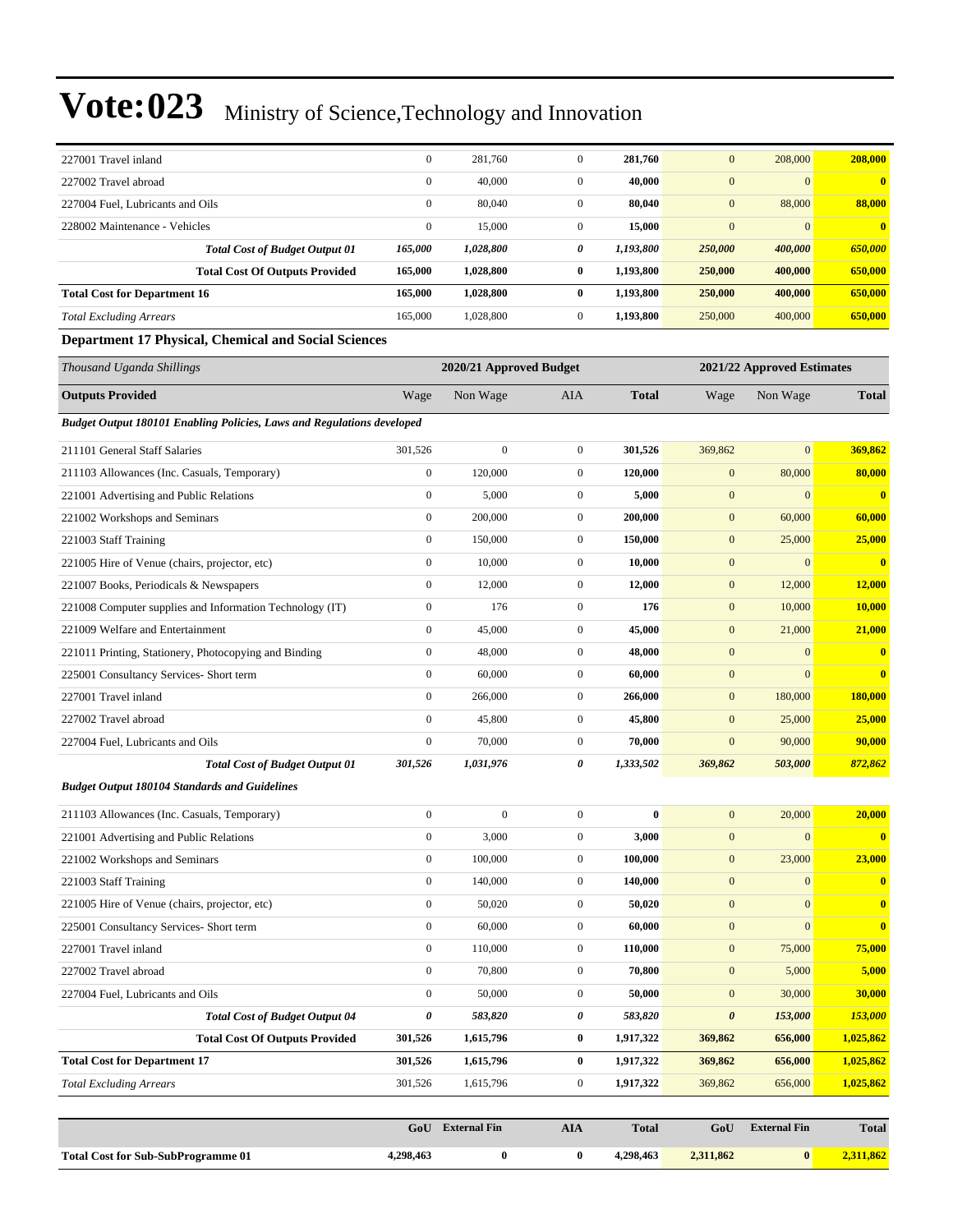| <b>Total Excluding Arrears</b>                                        | 4,298,463        | $\boldsymbol{0}$        | $\boldsymbol{0}$ | 4,298,463    | 2,311,862        | $\overline{0}$             | 2,311,862    |
|-----------------------------------------------------------------------|------------------|-------------------------|------------------|--------------|------------------|----------------------------|--------------|
| Sub-SubProgrammme 02 Research and Innovation                          |                  |                         |                  |              |                  |                            |              |
| <b>Recurrent Budget Estimates</b>                                     |                  |                         |                  |              |                  |                            |              |
|                                                                       |                  |                         |                  |              |                  |                            |              |
| <b>Department 07 Research and Development</b>                         |                  |                         |                  |              |                  |                            |              |
| Thousand Uganda Shillings                                             |                  | 2020/21 Approved Budget |                  |              |                  | 2021/22 Approved Estimates |              |
| <b>Outputs Provided</b>                                               | Wage             | Non Wage                | AIA              | <b>Total</b> | Wage             | Non Wage                   | <b>Total</b> |
| <b>Budget Output 180201 Research and Development</b>                  |                  |                         |                  |              |                  |                            |              |
| 211101 General Staff Salaries                                         | 165,478          | $\boldsymbol{0}$        | $\boldsymbol{0}$ | 165,478      | 323,700          | $\overline{0}$             | 323,700      |
| 211103 Allowances (Inc. Casuals, Temporary)                           | $\boldsymbol{0}$ | 100,000                 | $\mathbf{0}$     | 100,000      | $\mathbf{0}$     | 40,000                     | 40,000       |
| 221001 Advertising and Public Relations                               | $\boldsymbol{0}$ | 10,000                  | $\mathbf{0}$     | 10,000       | $\mathbf{0}$     | 2,000                      | 2,000        |
| 221002 Workshops and Seminars                                         | $\boldsymbol{0}$ | 170,000                 | $\mathbf{0}$     | 170,000      | $\boldsymbol{0}$ | 90,000                     | 90,000       |
| 221003 Staff Training                                                 | $\boldsymbol{0}$ | 38,293                  | $\mathbf{0}$     | 38,293       | $\boldsymbol{0}$ | $\boldsymbol{0}$           | $\bf{0}$     |
| 221007 Books, Periodicals & Newspapers                                | $\boldsymbol{0}$ | 5,000                   | $\mathbf{0}$     | 5,000        | $\mathbf{0}$     | 5,000                      | 5,000        |
| 221009 Welfare and Entertainment                                      | $\boldsymbol{0}$ | 30,800                  | $\mathbf{0}$     | 30,800       | $\mathbf{0}$     | 9,000                      | 9,000        |
| 221011 Printing, Stationery, Photocopying and Binding                 | $\boldsymbol{0}$ | 30,000                  | $\mathbf{0}$     | 30,000       | $\mathbf{0}$     | 3,100                      | 3,100        |
| 221017 Subscriptions                                                  | $\boldsymbol{0}$ | 5,000                   | $\mathbf{0}$     | 5,000        | $\boldsymbol{0}$ | 4,000                      | 4,000        |
| 225001 Consultancy Services- Short term                               | $\boldsymbol{0}$ | 350,000                 | $\mathbf{0}$     | 350,000      | $\boldsymbol{0}$ | $\overline{0}$             | $\bf{0}$     |
| 227001 Travel inland                                                  | $\boldsymbol{0}$ | 220,000                 | $\mathbf{0}$     | 220,000      | $\mathbf{0}$     | 150,000                    | 150,000      |
| 227002 Travel abroad                                                  | $\boldsymbol{0}$ | 45,000                  | $\mathbf{0}$     | 45,000       | $\mathbf{0}$     | $\mathbf{0}$               | $\mathbf{0}$ |
| 227004 Fuel, Lubricants and Oils                                      | $\boldsymbol{0}$ | 81,200                  | $\mathbf{0}$     | 81,200       | $\mathbf{0}$     | 65,000                     | 65,000       |
| 228002 Maintenance - Vehicles                                         | $\boldsymbol{0}$ | 5,000                   | $\mathbf{0}$     | 5,000        | $\boldsymbol{0}$ | $\mathbf{0}$               | $\bf{0}$     |
| 228003 Maintenance - Machinery, Equipment & Furniture                 | $\boldsymbol{0}$ | 5,000                   | $\mathbf{0}$     | 5,000        | $\mathbf{0}$     | $\overline{0}$             | $\bf{0}$     |
| <b>Total Cost of Budget Output 01</b>                                 | 165,478          | 1,095,293               | 0                | 1,260,771    | 323,700          | 368,100                    | 691,800      |
| <b>Total Cost Of Outputs Provided</b>                                 | 165,478          | 1,095,293               | $\bf{0}$         | 1,260,771    | 323,700          | 368,100                    | 691,800      |
| <b>Total Cost for Department 07</b>                                   | 165,478          | 1,095,293               | $\bf{0}$         | 1,260,771    | 323,700          | 368,100                    | 691,800      |
| <b>Total Excluding Arrears</b>                                        | 165,478          | 1,095,293               | $\boldsymbol{0}$ | 1,260,771    | 323,700          | 368,100                    | 691,800      |
| <b>Department 08 Technology Development</b>                           |                  |                         |                  |              |                  |                            |              |
| Thousand Uganda Shillings                                             |                  | 2020/21 Approved Budget |                  |              |                  | 2021/22 Approved Estimates |              |
| <b>Outputs Provided</b>                                               | Wage             | Non Wage                | AIA              | <b>Total</b> | Wage             | Non Wage                   | <b>Total</b> |
| Budget Output 180202 Technology, Innovation, Transfer and Development |                  |                         |                  |              |                  |                            |              |
| 211101 General Staff Salaries                                         | 165,478          | $\boldsymbol{0}$        | $\boldsymbol{0}$ | 165,478      | 313,700          | $\boldsymbol{0}$           | 313,700      |
| 211103 Allowances (Inc. Casuals, Temporary)                           | $\boldsymbol{0}$ | 80,000                  | $\boldsymbol{0}$ | 80,000       | $\boldsymbol{0}$ | 43,000                     | 43,000       |
| 213001 Medical expenses (To employees)                                | $\mathbf{0}$     | $\boldsymbol{0}$        | $\boldsymbol{0}$ | $\bf{0}$     | $\boldsymbol{0}$ | 2,874                      | 2,874        |
| 221001 Advertising and Public Relations                               | $\boldsymbol{0}$ | 8,800                   | $\boldsymbol{0}$ | 8,800        | $\boldsymbol{0}$ | 5,000                      | 5,000        |
| 221002 Workshops and Seminars                                         | $\boldsymbol{0}$ | 253,000                 | $\boldsymbol{0}$ | 253,000      | $\boldsymbol{0}$ | 150,000                    | 150,000      |
| 221003 Staff Training                                                 | $\boldsymbol{0}$ | 30,000                  | $\boldsymbol{0}$ | 30,000       | $\boldsymbol{0}$ | 10,000                     | 10,000       |
| 221007 Books, Periodicals & Newspapers                                | $\boldsymbol{0}$ | 3,000                   | $\boldsymbol{0}$ | 3,000        | $\boldsymbol{0}$ | 3,000                      | 3,000        |
| 221009 Welfare and Entertainment                                      | $\boldsymbol{0}$ | 20,000                  | $\boldsymbol{0}$ | 20,000       | $\boldsymbol{0}$ | 4,000                      | 4,000        |
| 221011 Printing, Stationery, Photocopying and Binding                 | $\boldsymbol{0}$ | 20,000                  | $\boldsymbol{0}$ | 20,000       | $\boldsymbol{0}$ | 15,000                     | 15,000       |
| 221017 Subscriptions                                                  | $\boldsymbol{0}$ | 20,000                  | $\boldsymbol{0}$ | 20,000       | $\boldsymbol{0}$ | 8,000                      | 8,000        |
| 225001 Consultancy Services- Short term                               | $\boldsymbol{0}$ | 103,200                 | $\boldsymbol{0}$ | 103,200      | $\boldsymbol{0}$ | $\mathbf{0}$               | $\bf{0}$     |
| 227001 Travel inland                                                  | $\boldsymbol{0}$ | 240,000                 | $\mathbf{0}$     | 240,000      | $\boldsymbol{0}$ | 100,000                    | 100,000      |
| 227002 Travel abroad                                                  | $\boldsymbol{0}$ | 60,000                  | $\boldsymbol{0}$ | 60,000       | $\boldsymbol{0}$ | $\boldsymbol{0}$           | $\mathbf{0}$ |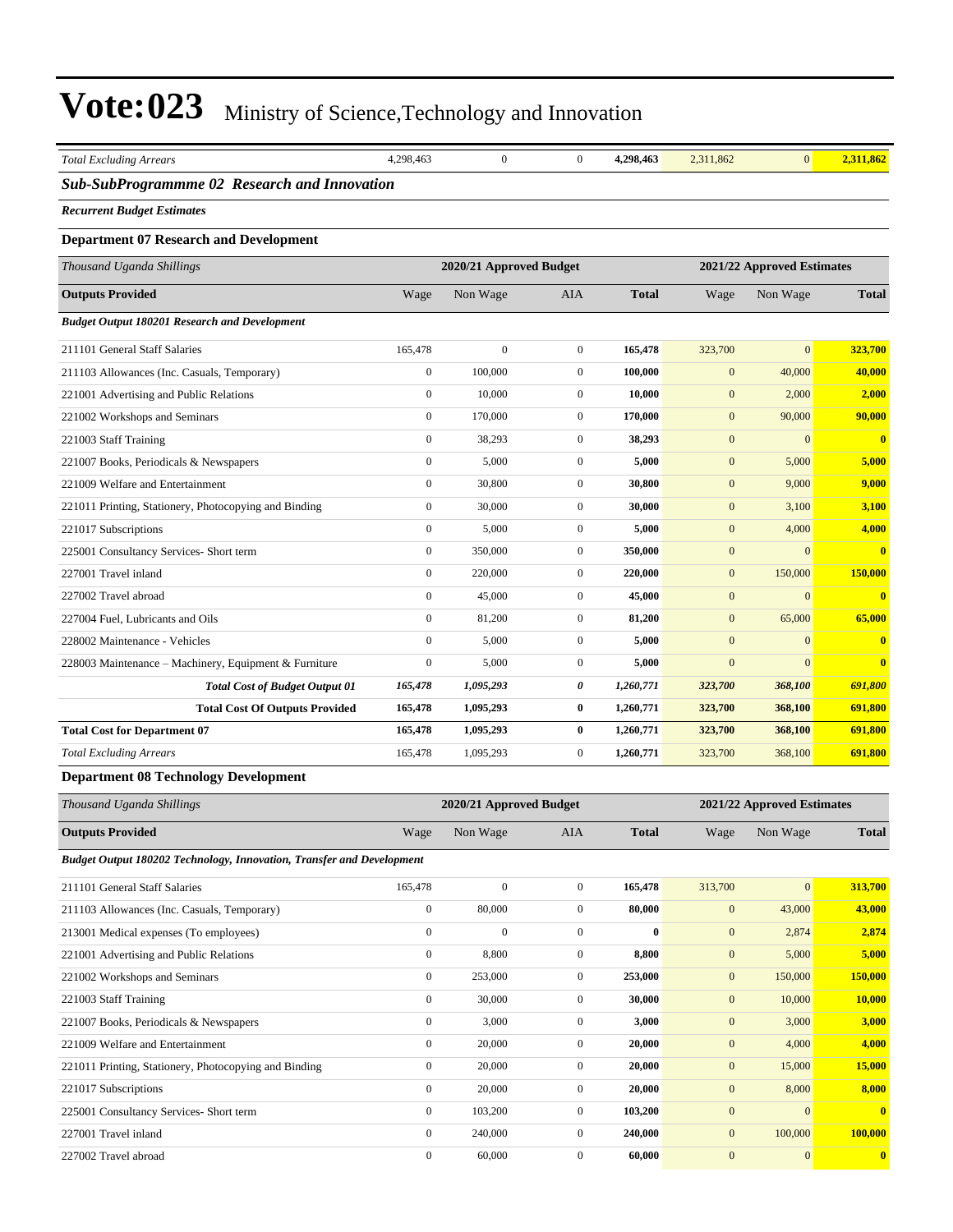| 227004 Fuel, Lubricants and Oils                                             | $\boldsymbol{0}$ | 65,000                  | $\boldsymbol{0}$ | 65,000       | $\mathbf{0}$     | 60,000                     | 60,000                  |
|------------------------------------------------------------------------------|------------------|-------------------------|------------------|--------------|------------------|----------------------------|-------------------------|
| 228002 Maintenance - Vehicles                                                | $\boldsymbol{0}$ | 28,000                  | $\mathbf{0}$     | 28,000       | $\mathbf{0}$     | $\mathbf{0}$               | $\bf{0}$                |
| <b>Total Cost of Budget Output 02</b>                                        | 165,478          | 931,000                 | 0                | 1,096,478    | 313,700          | 400,874                    | 714,574                 |
| <b>Budget Output 180203 Technological Incubation</b>                         |                  |                         |                  |              |                  |                            |                         |
| 221002 Workshops and Seminars                                                | $\boldsymbol{0}$ | 100,000                 | $\boldsymbol{0}$ | 100,000      | $\mathbf{0}$     | $\mathbf{0}$               | $\bf{0}$                |
| 225001 Consultancy Services- Short term                                      | $\boldsymbol{0}$ | 104,000                 | $\overline{0}$   | 104,000      | $\mathbf{0}$     | $\mathbf{0}$               | $\bf{0}$                |
| 227001 Travel inland                                                         | $\boldsymbol{0}$ | 60,000                  | $\mathbf{0}$     | 60,000       | $\mathbf{0}$     | $\mathbf{0}$               | $\bf{0}$                |
| 227004 Fuel. Lubricants and Oils                                             | $\boldsymbol{0}$ | 40,000                  | $\mathbf{0}$     | 40,000       | $\mathbf{0}$     | $\mathbf{0}$               | $\bf{0}$                |
| <b>Total Cost of Budget Output 03</b>                                        | $\pmb{\theta}$   | 304,000                 | 0                | 304,000      | $\pmb{\theta}$   | $\boldsymbol{\theta}$      | $\boldsymbol{\theta}$   |
| <b>Total Cost Of Outputs Provided</b>                                        | 165,478          | 1,235,000               | $\bf{0}$         | 1,400,478    | 313,700          | 400,874                    | 714,574                 |
| <b>Total Cost for Department 08</b>                                          | 165,478          | 1,235,000               | $\bf{0}$         | 1,400,478    | 313,700          | 400,874                    | 714,574                 |
| <b>Total Excluding Arrears</b>                                               | 165,478          | 1,235,000               | $\boldsymbol{0}$ | 1,400,478    | 313,700          | 400,874                    | 714,574                 |
| <b>Department 10 Infrastructure Development</b>                              |                  |                         |                  |              |                  |                            |                         |
| Thousand Uganda Shillings                                                    |                  | 2020/21 Approved Budget |                  |              |                  | 2021/22 Approved Estimates |                         |
| <b>Outputs Provided</b>                                                      | Wage             | Non Wage                | AIA              | <b>Total</b> | Wage             | Non Wage                   | <b>Total</b>            |
| <b>Budget Output 180202 Technology, Innovation, Transfer and Development</b> |                  |                         |                  |              |                  |                            |                         |
| 211101 General Staff Salaries                                                | 165,478          | $\boldsymbol{0}$        | $\boldsymbol{0}$ | 165,478      | 285,051          | $\overline{0}$             | 285,051                 |
| 211103 Allowances (Inc. Casuals, Temporary)                                  | $\boldsymbol{0}$ | 98,000                  | $\boldsymbol{0}$ | 98,000       | $\mathbf{0}$     | 60,000                     | 60,000                  |
| 213001 Medical expenses (To employees)                                       | $\boldsymbol{0}$ | 3,000                   | $\mathbf{0}$     | 3,000        | $\mathbf{0}$     | 2,000                      | 2,000                   |
| 221001 Advertising and Public Relations                                      | $\boldsymbol{0}$ | 6,000                   | $\overline{0}$   | 6,000        | $\mathbf{0}$     | 5,000                      | 5,000                   |
| 221002 Workshops and Seminars                                                | $\boldsymbol{0}$ | 262,000                 | $\mathbf{0}$     | 262,000      | $\mathbf{0}$     | 65,000                     | 65,000                  |
| 221003 Staff Training                                                        | $\boldsymbol{0}$ | 70,000                  | $\mathbf{0}$     | 70,000       | $\mathbf{0}$     | $\mathbf{0}$               | $\overline{\mathbf{0}}$ |
| 221007 Books, Periodicals & Newspapers                                       | $\boldsymbol{0}$ | 6,000                   | $\mathbf{0}$     | 6,000        | $\mathbf{0}$     | 5,000                      | 5,000                   |
| 221009 Welfare and Entertainment                                             | $\boldsymbol{0}$ | 35,000                  | $\boldsymbol{0}$ | 35,000       | $\mathbf{0}$     | 19,000                     | <b>19,000</b>           |
| 221011 Printing, Stationery, Photocopying and Binding                        | $\boldsymbol{0}$ | 52,000                  | $\boldsymbol{0}$ | 52,000       | $\mathbf{0}$     | 3,000                      | 3,000                   |
| 222001 Telecommunications                                                    | $\boldsymbol{0}$ | 15,000                  | $\mathbf{0}$     | 15,000       | $\mathbf{0}$     | $\mathbf{0}$               | $\bf{0}$                |
| 222002 Postage and Courier                                                   | $\boldsymbol{0}$ | 3,000                   | $\mathbf{0}$     | 3,000        | $\mathbf{0}$     | $\mathbf{0}$               | $\bf{0}$                |
| 224005 Uniforms, Beddings and Protective Gear                                | $\boldsymbol{0}$ | 5,000                   | $\mathbf{0}$     | 5,000        | $\mathbf{0}$     | $\mathbf{0}$               | $\bf{0}$                |
| 225001 Consultancy Services- Short term                                      | $\boldsymbol{0}$ | 100,000                 | $\boldsymbol{0}$ | 100,000      | $\mathbf{0}$     | $\boldsymbol{0}$           | $\bf{0}$                |
| 227001 Travel inland                                                         | $\boldsymbol{0}$ | 342,000                 | 0                | 342,000      | $\bf{0}$         | 178,026                    | 178,026                 |
| 227002 Travel abroad                                                         | $\boldsymbol{0}$ | 50,000                  | $\boldsymbol{0}$ | 50,000       | $\mathbf{0}$     | $\mathbf{0}$               | $\mathbf{0}$            |
| 227004 Fuel, Lubricants and Oils                                             | $\boldsymbol{0}$ | 112,000                 | $\overline{0}$   | 112,000      | $\boldsymbol{0}$ | 62,000                     | 62,000                  |
| 228002 Maintenance - Vehicles                                                | $\boldsymbol{0}$ | 15,000                  | $\boldsymbol{0}$ | 15,000       | $\boldsymbol{0}$ | $\mathbf{0}$               |                         |
| <b>Total Cost of Budget Output 02</b>                                        | 165,478          | 1,174,000               | 0                | 1,339,478    | 285,051          | 399,026                    | 684,077                 |
| <b>Total Cost Of Outputs Provided</b>                                        | 165,478          | 1,174,000               | $\bf{0}$         | 1,339,478    | 285,051          | 399,026                    | 684,077                 |
| <b>Total Cost for Department 10</b>                                          | 165,478          | 1,174,000               | $\bf{0}$         | 1,339,478    | 285,051          | 399,026                    | 684,077                 |
| <b>Total Excluding Arrears</b>                                               | 165,478          | 1,174,000               | $\boldsymbol{0}$ | 1,339,478    | 285,051          | 399,026                    | 684,077                 |
| Department 14 Innovation Registration and Intellectual Property Managment    |                  |                         |                  |              |                  |                            |                         |
| Thousand Uganda Shillings                                                    |                  | 2020/21 Approved Budget |                  |              |                  | 2021/22 Approved Estimates |                         |
| <b>Outputs Provided</b>                                                      | Wage             | Non Wage                | AIA              | <b>Total</b> | Wage             | Non Wage                   | <b>Total</b>            |

*Budget Output 180202 Technology, Innovation, Transfer and Development*

| 211101 General Staff Salaries               | 165.478 |         | 165.478 | 303,700 |        | 303.700 |
|---------------------------------------------|---------|---------|---------|---------|--------|---------|
| 211103 Allowances (Inc. Casuals, Temporary) |         | 100,000 | 100.000 |         | 70,000 | 70,000  |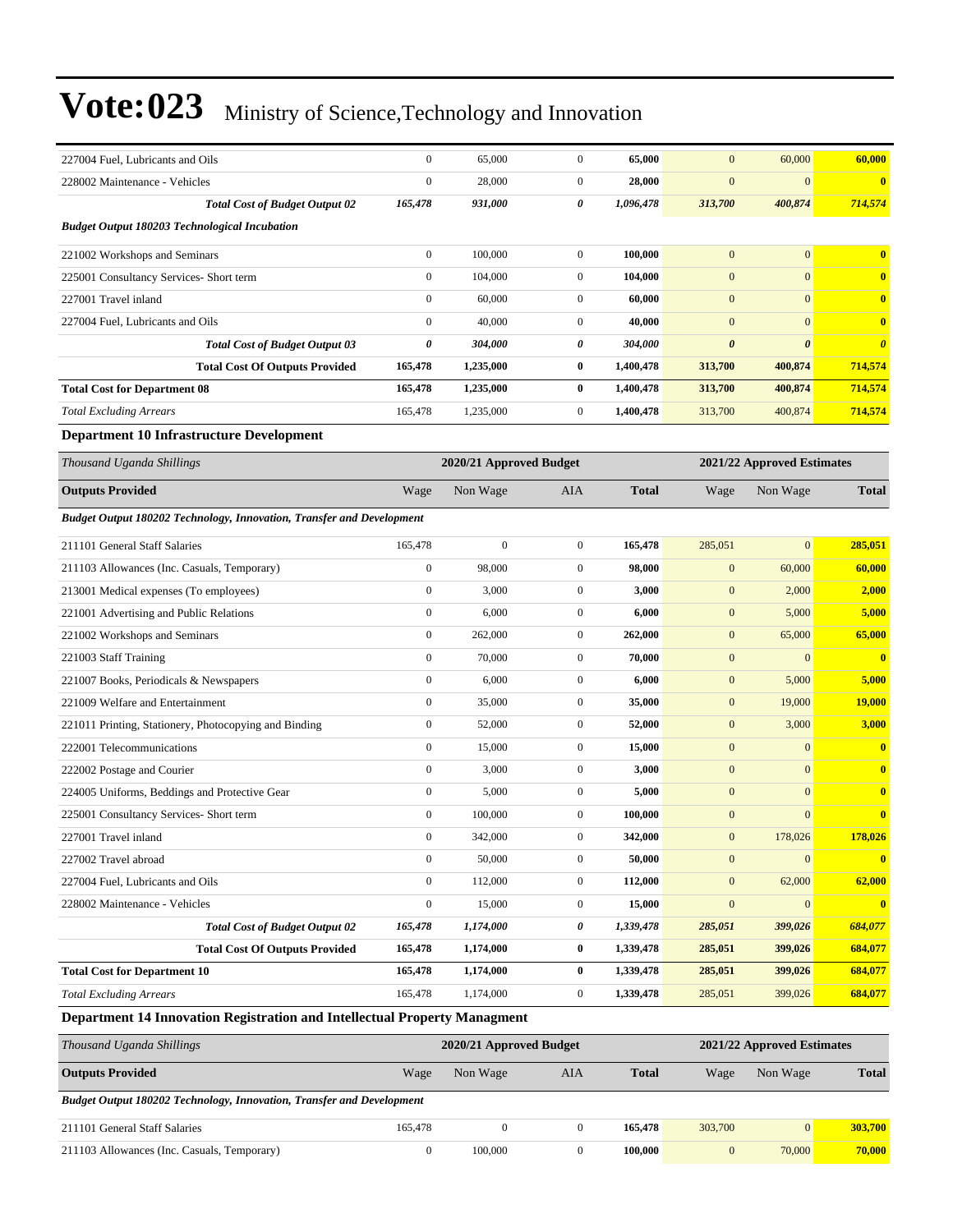| 213001 Medical expenses (To employees)                | $\Omega$     | $\mathbf{0}$ | $\Omega$       | $\mathbf{0}$ | $\mathbf{0}$ | 10,000         | 10,000                  |
|-------------------------------------------------------|--------------|--------------|----------------|--------------|--------------|----------------|-------------------------|
| 221001 Advertising and Public Relations               | $\mathbf{0}$ | 92,000       | $\overline{0}$ | 92,000       | $\mathbf{0}$ | 15,000         | 15,000                  |
| 221002 Workshops and Seminars                         | $\mathbf{0}$ | 256,500      | $\overline{0}$ | 256,500      | $\mathbf{0}$ | 70,000         | 70,000                  |
| 221003 Staff Training                                 | $\mathbf{0}$ | 80,000       | $\overline{0}$ | 80,000       | $\mathbf{0}$ | $\overline{0}$ | $\bf{0}$                |
| 221007 Books, Periodicals & Newspapers                | $\mathbf{0}$ | 8,000        | $\overline{0}$ | 8.000        | $\mathbf{0}$ | 6,000          | 6,000                   |
| 221009 Welfare and Entertainment                      | $\mathbf{0}$ | 10,000       | $\overline{0}$ | 10,000       | $\mathbf{0}$ | 5,000          | 5,000                   |
| 221011 Printing, Stationery, Photocopying and Binding | $\mathbf{0}$ | 70,000       | $\overline{0}$ | 70,000       | $\mathbf{0}$ | 20,000         | 20,000                  |
| 221017 Subscriptions                                  | $\mathbf{0}$ | 5,000        | $\overline{0}$ | 5,000        | $\mathbf{0}$ | $\overline{0}$ | $\bf{0}$                |
| 225001 Consultancy Services- Short term               | $\mathbf{0}$ | 55,000       | $\overline{0}$ | 55,000       | $\mathbf{0}$ | $\overline{0}$ | $\overline{\mathbf{0}}$ |
| 227001 Travel inland                                  | $\mathbf{0}$ | 400,000      | $\overline{0}$ | 400,000      | $\mathbf{0}$ | 150,000        | 150,000                 |
| 227002 Travel abroad                                  | $\mathbf{0}$ | 80,000       | $\overline{0}$ | 80,000       | $\mathbf{0}$ | $\overline{0}$ | $\mathbf{0}$            |
| 227004 Fuel, Lubricants and Oils                      | $\mathbf{0}$ | 70,000       | $\overline{0}$ | 70,000       | $\mathbf{0}$ | 50,000         | 50,000                  |
| 228002 Maintenance - Vehicles                         | $\mathbf{0}$ | 20,000       | $\overline{0}$ | 20,000       | $\mathbf{0}$ | $\overline{0}$ | $\overline{\mathbf{0}}$ |
| <b>Total Cost of Budget Output 02</b>                 | 165,478      | 1,246,500    | 0              | 1,411,978    | 303,700      | 396,000        | 699,700                 |
| <b>Total Cost Of Outputs Provided</b>                 | 165,478      | 1,246,500    | $\bf{0}$       | 1,411,978    | 303,700      | 396,000        | 699,700                 |
| <b>Total Cost for Department 14</b>                   | 165,478      | 1,246,500    | $\bf{0}$       | 1,411,978    | 303,700      | 396,000        | 699,700                 |
| <b>Total Excluding Arrears</b>                        | 165,478      | 1,246,500    | 0              | 1,411,978    | 303,700      | 396,000        | 699,700                 |
| <b>Development Budget Estimates</b>                   |              |              |                |              |              |                |                         |

#### **Project 1511 Kiira Motors Corporation**

| Thousand Uganda Shillings                                                   |                               | 2020/21 Approved Budget |              | 2021/22 Approved Estimates |                        |                       |              |
|-----------------------------------------------------------------------------|-------------------------------|-------------------------|--------------|----------------------------|------------------------|-----------------------|--------------|
| <b>Outputs Funded</b>                                                       | <b>GoU Dev't External Fin</b> |                         | <b>AIA</b>   | Total                      | GoU Dev't External Fin |                       | <b>Total</b> |
| <b>Budget Output 180251 Transfers to Innovators and Scientists</b>          |                               |                         |              |                            |                        |                       |              |
| 263204 Transfers to other govt. Units (Capital)                             | 42,125,000                    | $\mathbf{0}$            | $\mathbf{0}$ | 42,125,000                 | 77,087,839             | $\overline{0}$        | 77,087,839   |
| o/w Capital Transfer to Kiira Motors Corporation                            | 42,125,000                    | $\theta$                | 0            | 42,125,000                 | $\theta$               | $\theta$              | $\mathbf{0}$ |
| o/w Transfer of Quarterly Capital Subvention to Kiira Motors<br>Corporation | $\theta$                      | $\theta$                | $\theta$     | $\bf{0}$                   | 77.087.839             | $\theta$              | 77,087,839   |
| <b>Total Cost Of Budget Output 180251</b>                                   | 42,125,000                    | 0                       | 0            | 42,125,000                 | 77,087,839             | $\boldsymbol{\theta}$ | 77,087,839   |
| <b>Total Cost for Outputs Funded</b>                                        | 42,125,000                    | $\mathbf{0}$            | $\mathbf{0}$ | 42,125,000                 | 77,087,839             | $\overline{0}$        | 77,087,839   |
| <b>Total Cost for Project: 1511</b>                                         | 42,125,000                    | $\mathbf{0}$            | $\mathbf{0}$ | 42,125,000                 | 77,087,839             | $\overline{0}$        | 77,087,839   |
| <b>Total Excluding Arrears</b>                                              | 42,125,000                    | $\overline{0}$          | $\mathbf{0}$ | 42,125,000                 | 77,087,839             | $\mathbf{0}$          | 77,087,839   |

**Project 1513 National Science, Technology, Engineering and Innovation Skills Enhancement Project**

| Thousand Uganda Shillings                                          |                               | 2020/21 Approved Budget |              |              | 2021/22 Approved Estimates    |                       |              |  |
|--------------------------------------------------------------------|-------------------------------|-------------------------|--------------|--------------|-------------------------------|-----------------------|--------------|--|
| <b>Outputs Provided</b>                                            | <b>GoU Dev't External Fin</b> |                         | <b>AIA</b>   | <b>Total</b> | GoU Dev't External Fin        |                       | <b>Total</b> |  |
| <b>Budget Output 180201 Research and Development</b>               |                               |                         |              |              |                               |                       |              |  |
| 211102 Contract Staff Salaries                                     | 2,000,000                     | $\Omega$                | $\mathbf{0}$ | 2,000,000    | 2,000,000                     | $\vert 0 \vert$       | 2,000,000    |  |
| <b>Total Cost Of Budget Output 180201</b>                          | 2,000,000                     | 0                       | 0            | 2.000.000    | 2,000,000                     | $\boldsymbol{\theta}$ | 2,000,000    |  |
| <b>Total Cost for Outputs Provided</b>                             | 2,000,000                     | $\mathbf{0}$            | $\mathbf{0}$ | 2,000,000    | 2,000,000                     | $\mathbf{0}$          | 2,000,000    |  |
| <b>Outputs Funded</b>                                              | <b>GoU Dev't External Fin</b> |                         | <b>AIA</b>   | <b>Total</b> | <b>GoU</b> Dev't External Fin |                       | <b>Total</b> |  |
| <b>Budget Output 180251 Transfers to Innovators and Scientists</b> |                               |                         |              |              |                               |                       |              |  |
| 263204 Transfers to other govt. Units (Capital)                    | 10,400,000                    | 133,356,885             | $\Omega$     | 143,756,885  | 17,400,000                    | 55,705,580            | 73,105,580   |  |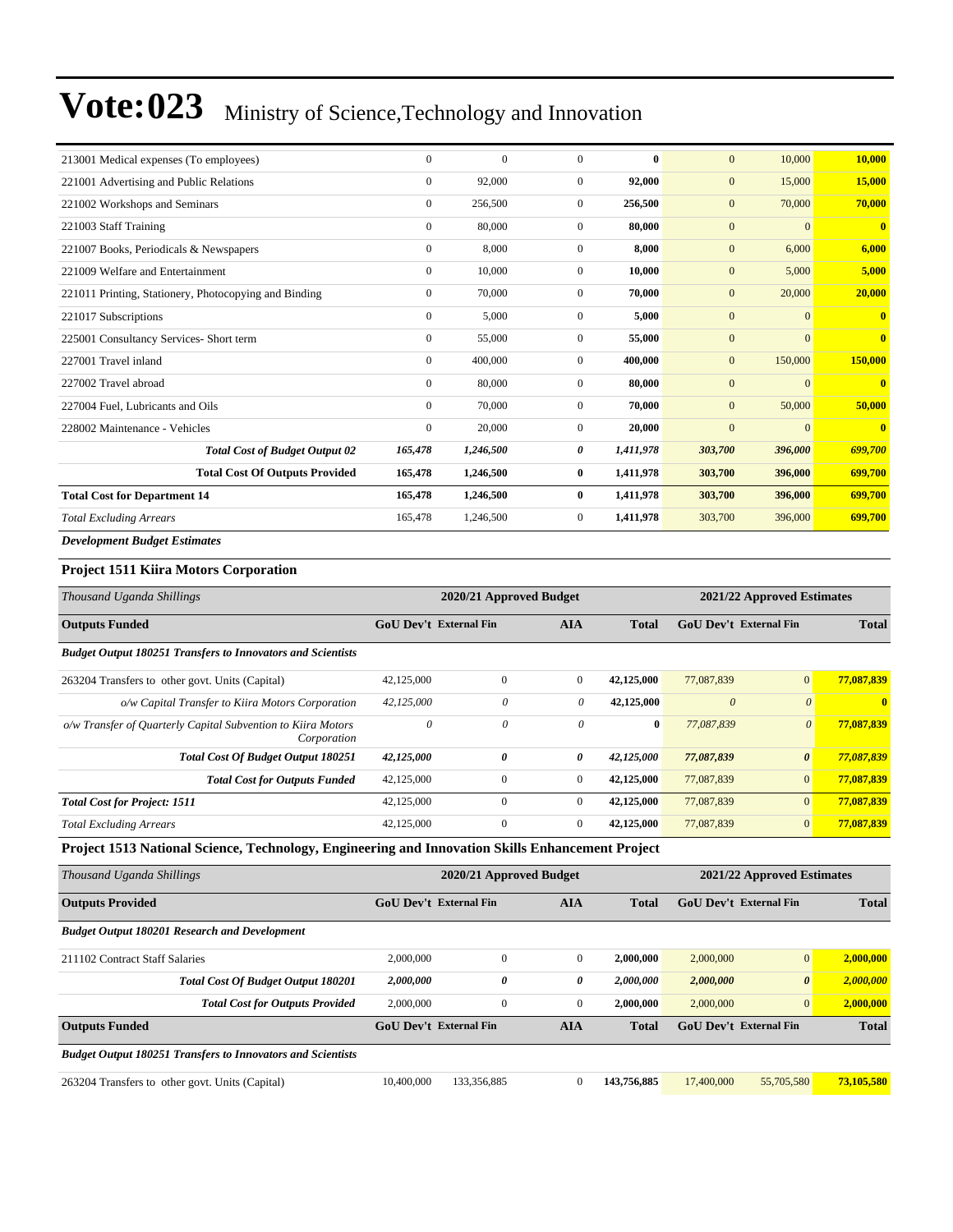| o/w Transfers to other govt. Units (Capital)       | 10,400,000 | 133,356,885         | 0            | 143,756,885  | $\theta$   | $\theta$            | $\mathbf{0}$ |
|----------------------------------------------------|------------|---------------------|--------------|--------------|------------|---------------------|--------------|
| o/w Transfer of Quarterly Subventions for Projects | 0          | $\theta$            | $\theta$     | $\bf{0}$     | 17,400,000 | 55,705,580          | 73,105,580   |
| <b>Total Cost Of Budget Output 180251</b>          | 10,400,000 | 133,356,885         | 0            | 143,756,885  | 17,400,000 | 55,705,580          | 73,105,580   |
| <b>Total Cost for Outputs Funded</b>               | 10,400,000 | 133,356,885         | $\mathbf{0}$ | 143,756,885  | 17,400,000 | 55,705,580          | 73,105,580   |
| <b>Total Cost for Project: 1513</b>                | 12,400,000 | 133,356,885         | $\mathbf{0}$ | 145,756,885  | 19,400,000 | 55,705,580          | 75,105,580   |
| <b>Total Excluding Arrears</b>                     | 12,400,000 | 133,356,885         | $\mathbf{0}$ | 145,756,885  | 19,400,000 | 55,705,580          | 75,105,580   |
|                                                    | GoU        | <b>External Fin</b> | <b>AIA</b>   | <b>Total</b> | GoU        | <b>External Fin</b> | <b>Total</b> |
| <b>Total Cost for Sub-SubProgramme 02</b>          | 59,937,706 | 133,356,885         | $\bf{0}$     | 193.294.592  | 99,277,990 | 55,705,580          | 154,983,571  |
| <b>Total Excluding Arrears</b>                     | 59,937,706 | 133,356,885         | $\mathbf{0}$ | 193,294,592  | 99,277,990 | 55,705,580          | 154,983,571  |
| _ _ _ _                                            |            |                     |              |              |            |                     |              |

#### *Sub-SubProgrammme 03 Science Entreprenuership*

*Recurrent Budget Estimates*

| Department 09 Technology Uptake, Commercialisation and Enterprise Development |                  |                         |                  |              |                       |                            |                         |
|-------------------------------------------------------------------------------|------------------|-------------------------|------------------|--------------|-----------------------|----------------------------|-------------------------|
| Thousand Uganda Shillings                                                     |                  | 2020/21 Approved Budget |                  |              |                       | 2021/22 Approved Estimates |                         |
| <b>Outputs Provided</b>                                                       | Wage             | Non Wage                | <b>AIA</b>       | <b>Total</b> | Wage                  | Non Wage                   | <b>Total</b>            |
| Budget Output 180301 Technological enterprise developed                       |                  |                         |                  |              |                       |                            |                         |
| 211101 General Staff Salaries                                                 | 165,478          | $\boldsymbol{0}$        | $\mathbf{0}$     | 165,478      | 281,280               | $\mathbf{0}$               | 281,280                 |
| 211103 Allowances (Inc. Casuals, Temporary)                                   | $\boldsymbol{0}$ | 90,000                  | $\mathbf{0}$     | 90,000       | $\mathbf{0}$          | 67,000                     | 67,000                  |
| 213001 Medical expenses (To employees)                                        | $\overline{0}$   | 4,000                   | $\mathbf{0}$     | 4,000        | $\mathbf{0}$          | 2,000                      | 2,000                   |
| 221001 Advertising and Public Relations                                       | $\overline{0}$   | 10,000                  | $\mathbf{0}$     | 10,000       | $\overline{0}$        | 2,000                      | 2,000                   |
| 221002 Workshops and Seminars                                                 | $\boldsymbol{0}$ | 260,000                 | $\mathbf{0}$     | 260,000      | $\mathbf{0}$          | 50,000                     | 50,000                  |
| 221003 Staff Training                                                         | $\overline{0}$   | 60,000                  | $\mathbf{0}$     | 60,000       | $\mathbf{0}$          | $\mathbf{0}$               | $\bf{0}$                |
| 221007 Books, Periodicals & Newspapers                                        | $\boldsymbol{0}$ | 5,400                   | $\boldsymbol{0}$ | 5,400        | $\mathbf{0}$          | 2,000                      | 2,000                   |
| 221009 Welfare and Entertainment                                              | $\overline{0}$   | 25,000                  | $\boldsymbol{0}$ | 25,000       | $\mathbf{0}$          | 10,000                     | 10,000                  |
| 221011 Printing, Stationery, Photocopying and Binding                         | $\boldsymbol{0}$ | 20,000                  | $\mathbf{0}$     | 20,000       | $\mathbf{0}$          | $\mathbf{0}$               | $\mathbf{0}$            |
| 221017 Subscriptions                                                          | $\overline{0}$   | 4,000                   | $\mathbf{0}$     | 4.000        | $\mathbf{0}$          | $\mathbf{0}$               | $\mathbf{0}$            |
| 222001 Telecommunications                                                     | $\boldsymbol{0}$ | 15,000                  | $\mathbf{0}$     | 15,000       | $\mathbf{0}$          | $\mathbf{0}$               | $\bf{0}$                |
| 225001 Consultancy Services- Short term                                       | $\boldsymbol{0}$ | 110,000                 | $\boldsymbol{0}$ | 110,000      | $\mathbf{0}$          | $\overline{0}$             | $\overline{\mathbf{0}}$ |
| 227001 Travel inland                                                          | $\boldsymbol{0}$ | 180,000                 | $\mathbf{0}$     | 180,000      | $\mathbf{0}$          | 71,000                     | 71,000                  |
| 227002 Travel abroad                                                          | $\overline{0}$   | 55,000                  | $\mathbf{0}$     | 55,000       | $\overline{0}$        | $\mathbf{0}$               | $\overline{\mathbf{0}}$ |
| 227004 Fuel, Lubricants and Oils                                              | $\overline{0}$   | 75,000                  | $\boldsymbol{0}$ | 75,000       | $\mathbf{0}$          | 70,000                     | 70,000                  |
| 228002 Maintenance - Vehicles                                                 | $\boldsymbol{0}$ | 15,000                  | $\boldsymbol{0}$ | 15,000       | $\overline{0}$        | $\mathbf{0}$               | $\overline{\mathbf{0}}$ |
| <b>Total Cost of Budget Output 01</b>                                         | 165,478          | 928,400                 | 0                | 1,093,878    | 281,280               | 274,000                    | 555,280                 |
| Budget Output 180302 Value addition centre established                        |                  |                         |                  |              |                       |                            |                         |
| 221002 Workshops and Seminars                                                 | $\overline{0}$   | $\boldsymbol{0}$        | $\mathbf{0}$     | $\bf{0}$     | $\mathbf{0}$          | 45,000                     | 45,000                  |
| 221003 Staff Training                                                         | $\overline{0}$   | $\boldsymbol{0}$        | $\mathbf{0}$     | $\bf{0}$     | $\mathbf{0}$          | 20,000                     | 20,000                  |
| 227001 Travel inland                                                          | $\overline{0}$   | $\boldsymbol{0}$        | $\mathbf{0}$     | $\bf{0}$     | $\mathbf{0}$          | 45,000                     | 45,000                  |
| <b>Total Cost of Budget Output 02</b>                                         | 0                | $\boldsymbol{\theta}$   | 0                | 0            | $\boldsymbol{\theta}$ | 110,000                    | 110,000                 |
| Budget Output 180303 Industrial Skills Development and capacity Building      |                  |                         |                  |              |                       |                            |                         |
| 221002 Workshops and Seminars                                                 | $\boldsymbol{0}$ | 184,000                 | $\mathbf{0}$     | 184,000      | $\overline{0}$        | $\mathbf{0}$               | $\mathbf{0}$            |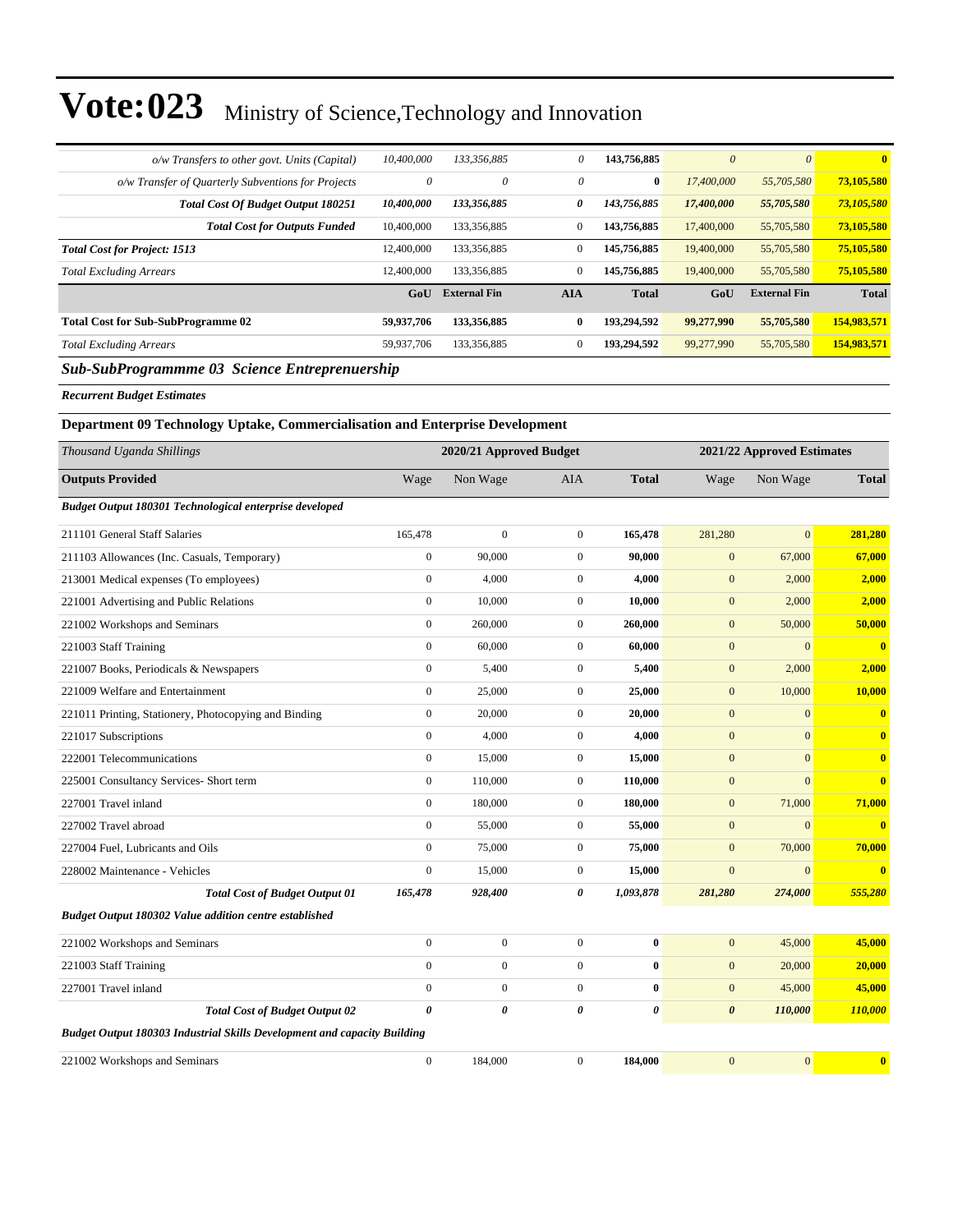| 227001 Travel inland                                                     | $\boldsymbol{0}$                                      | 177,600          | $\mathbf{0}$     | 177,600      | $\mathbf{0}$          | $\mathbf{0}$          | $\bf{0}$              |
|--------------------------------------------------------------------------|-------------------------------------------------------|------------------|------------------|--------------|-----------------------|-----------------------|-----------------------|
| <b>Total Cost of Budget Output 03</b>                                    | 0                                                     | 361,600          | 0                | 361,600      | $\boldsymbol{\theta}$ | $\boldsymbol{\theta}$ | $\boldsymbol{\theta}$ |
| <b>Total Cost Of Outputs Provided</b>                                    | 165,478                                               | 1,290,000        | $\bf{0}$         | 1,455,478    | 281,280               | 384,000               | 665,280               |
| <b>Total Cost for Department 09</b>                                      | 165,478                                               | 1,290,000        | $\bf{0}$         | 1,455,478    | 281,280               | 384,000               | 665,280               |
| <b>Total Excluding Arrears</b>                                           | 165,478                                               | 1,290,000        | $\boldsymbol{0}$ | 1,455,478    | 281,280               | 384,000               | 665,280               |
| <b>Department 11 Skills Development</b>                                  |                                                       |                  |                  |              |                       |                       |                       |
| Thousand Uganda Shillings                                                | 2020/21 Approved Budget<br>2021/22 Approved Estimates |                  |                  |              |                       |                       |                       |
| <b>Outputs Provided</b>                                                  | Wage                                                  | Non Wage         | AIA              | <b>Total</b> | Wage                  | Non Wage              | <b>Total</b>          |
| Budget Output 180303 Industrial Skills Development and capacity Building |                                                       |                  |                  |              |                       |                       |                       |
| 211101 General Staff Salaries                                            | 165,478                                               | $\boldsymbol{0}$ | $\mathbf{0}$     | 165,478      | 280,000               | $\mathbf{0}$          | 280,000               |
| 211103 Allowances (Inc. Casuals, Temporary)                              | $\boldsymbol{0}$                                      | 80,000           | $\mathbf{0}$     | 80,000       | $\boldsymbol{0}$      | 60,000                | 60,000                |
| 213001 Medical expenses (To employees)                                   | $\boldsymbol{0}$                                      | $\boldsymbol{0}$ | $\overline{0}$   | $\bf{0}$     | $\boldsymbol{0}$      | 4,000                 | 4,000                 |
| 221001 Advertising and Public Relations                                  | $\boldsymbol{0}$                                      | 10,000           | $\boldsymbol{0}$ | 10,000       | $\boldsymbol{0}$      | 5,000                 | 5,000                 |
| 221002 Workshops and Seminars                                            | $\boldsymbol{0}$                                      | 165,000          | $\boldsymbol{0}$ | 165,000      | $\boldsymbol{0}$      | 80,000                | 80,000                |
| 221003 Staff Training                                                    | $\boldsymbol{0}$                                      | 56,000           | $\boldsymbol{0}$ | 56,000       | $\boldsymbol{0}$      | 40,000                | 40,000                |
| 221007 Books, Periodicals & Newspapers                                   | $\boldsymbol{0}$                                      | $\boldsymbol{0}$ | $\boldsymbol{0}$ | $\bf{0}$     | $\boldsymbol{0}$      | 5,000                 | 5,000                 |
| 221009 Welfare and Entertainment                                         | $\boldsymbol{0}$                                      | 20,000           | $\mathbf{0}$     | 20,000       | $\boldsymbol{0}$      | 10,000                | 10,000                |
| 221011 Printing, Stationery, Photocopying and Binding                    | $\boldsymbol{0}$                                      | 36,000           | $\boldsymbol{0}$ | 36,000       | $\boldsymbol{0}$      | $\mathbf{0}$          | $\bf{0}$              |
| 221017 Subscriptions                                                     | $\boldsymbol{0}$                                      | $\mathbf{0}$     | $\boldsymbol{0}$ | $\bf{0}$     | $\boldsymbol{0}$      | 2,000                 | 2,000                 |
| 227001 Travel inland                                                     | $\boldsymbol{0}$                                      | 187,000          | $\boldsymbol{0}$ | 187,000      | $\mathbf{0}$          | 147,000               | 147,000               |
| 227002 Travel abroad                                                     | $\boldsymbol{0}$                                      | 80,000           | $\mathbf{0}$     | 80,000       | $\boldsymbol{0}$      | $\mathbf{0}$          | $\bf{0}$              |
| 227004 Fuel, Lubricants and Oils                                         | $\boldsymbol{0}$                                      | 65,000           | $\boldsymbol{0}$ | 65,000       | $\boldsymbol{0}$      | 57,000                | 57,000                |
| 228002 Maintenance - Vehicles                                            | $\boldsymbol{0}$                                      | 15,000           | $\boldsymbol{0}$ | 15,000       | $\mathbf{0}$          | $\mathbf{0}$          | $\bf{0}$              |
| <b>Total Cost of Budget Output 03</b>                                    | 165,478                                               | 714,000          | 0                | 879,478      | 280,000               | 410,000               | 690,000               |
| <b>Budget Output 180304 Support Scientific and innovations</b>           |                                                       |                  |                  |              |                       |                       |                       |
| 211103 Allowances (Inc. Casuals, Temporary)                              | $\boldsymbol{0}$                                      | 10,000           | $\boldsymbol{0}$ | 10,000       | $\boldsymbol{0}$      | $\mathbf{0}$          | $\bf{0}$              |
| 213001 Medical expenses (To employees)                                   | $\boldsymbol{0}$                                      | 2,000            | $\boldsymbol{0}$ | 2,000        | $\boldsymbol{0}$      | $\mathbf{0}$          | $\bf{0}$              |
| 221001 Advertising and Public Relations                                  | $\boldsymbol{0}$                                      | 10,000           | $\mathbf{0}$     | 10,000       | $\mathbf{0}$          | $\mathbf{0}$          | $\bf{0}$              |
| 221002 Workshops and Seminars                                            | $\boldsymbol{0}$                                      | 121,983          | $\boldsymbol{0}$ | 121,983      | $\mathbf{0}$          | $\boldsymbol{0}$      | $\bf{0}$              |
| 221003 Staff Training                                                    | $\mathbf{0}$                                          | 60,000           | $\mathbf{0}$     | 60,000       | $\mathbf{0}$          | $\overline{0}$        | $\bf{0}$              |
| 221007 Books, Periodicals & Newspapers                                   | $\boldsymbol{0}$                                      | 5,000            | $\boldsymbol{0}$ | 5,000        | $\mathbf{0}$          | $\boldsymbol{0}$      | $\bf{0}$              |
| 221009 Welfare and Entertainment                                         | $\boldsymbol{0}$                                      | 20,000           | $\boldsymbol{0}$ | 20,000       | $\boldsymbol{0}$      | $\boldsymbol{0}$      | $\bf{0}$              |
| 221011 Printing, Stationery, Photocopying and Binding                    | $\boldsymbol{0}$                                      | 15,000           | $\mathbf{0}$     | 15,000       | $\boldsymbol{0}$      | $\mathbf{0}$          | $\bf{0}$              |
| 222001 Telecommunications                                                | $\boldsymbol{0}$                                      | 15,000           | $\boldsymbol{0}$ | 15,000       | $\boldsymbol{0}$      | $\mathbf{0}$          | $\bf{0}$              |
| 227001 Travel inland                                                     | $\boldsymbol{0}$                                      | 120,000          | $\boldsymbol{0}$ | 120,000      | $\boldsymbol{0}$      | $\mathbf{0}$          | $\bf{0}$              |
| 227004 Fuel, Lubricants and Oils                                         | $\boldsymbol{0}$                                      | 37,000           | $\boldsymbol{0}$ | 37,000       | $\mathbf{0}$          | $\mathbf{0}$          | $\bf{0}$              |
| 228002 Maintenance - Vehicles                                            | $\boldsymbol{0}$                                      | 10,000           | $\boldsymbol{0}$ | 10,000       | $\boldsymbol{0}$      | $\boldsymbol{0}$      | $\bf{0}$              |
| <b>Total Cost of Budget Output 04</b>                                    | 0                                                     | 425,983          | 0                | 425,983      | $\pmb{\theta}$        | $\pmb{\theta}$        | $\boldsymbol{\theta}$ |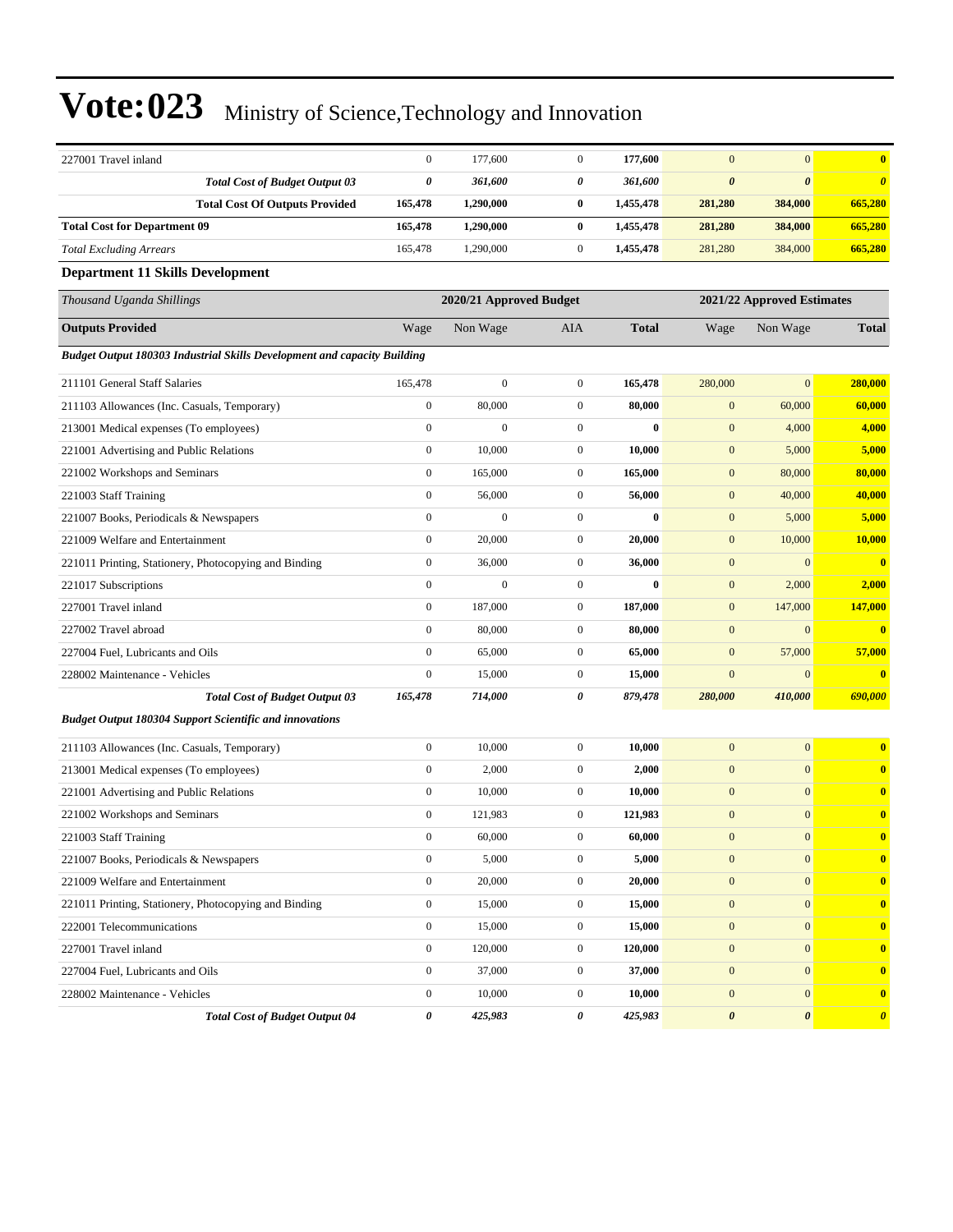| <b>Total Cost Of Outputs Provided</b>                                    | 165,478          | 1,139,983               | $\bf{0}$         | 1,305,462    | 280,000          | 410,000                    | 690,000                 |
|--------------------------------------------------------------------------|------------------|-------------------------|------------------|--------------|------------------|----------------------------|-------------------------|
| <b>Total Cost for Department 11</b>                                      | 165,478          | 1,139,983               | $\bf{0}$         | 1,305,462    | 280,000          | 410,000                    | 690,000                 |
| <b>Total Excluding Arrears</b>                                           | 165,478          | 1,139,983               | $\overline{0}$   | 1,305,462    | 280,000          | 410,000                    | 690,000                 |
| <b>Department 18 Advancement and Outreach</b>                            |                  |                         |                  |              |                  |                            |                         |
| Thousand Uganda Shillings                                                |                  | 2020/21 Approved Budget |                  |              |                  | 2021/22 Approved Estimates |                         |
| <b>Outputs Provided</b>                                                  | Wage             | Non Wage                | <b>AIA</b>       | <b>Total</b> | Wage             | Non Wage                   | <b>Total</b>            |
| Budget Output 180303 Industrial Skills Development and capacity Building |                  |                         |                  |              |                  |                            |                         |
| 211101 General Staff Salaries                                            | 165,478          | $\mathbf{0}$            | $\mathbf{0}$     | 165,478      | 269,513          | $\overline{0}$             | 269,513                 |
| 211103 Allowances (Inc. Casuals, Temporary)                              | $\mathbf{0}$     | 120,000                 | $\overline{0}$   | 120.000      | $\mathbf{0}$     | 60,000                     | 60,000                  |
| 213001 Medical expenses (To employees)                                   | $\mathbf{0}$     | 10,000                  | $\overline{0}$   | 10,000       | $\mathbf{0}$     | $\Omega$                   | $\overline{\mathbf{0}}$ |
| 221001 Advertising and Public Relations                                  | $\mathbf{0}$     | 20,000                  | $\overline{0}$   | 20,000       | $\mathbf{0}$     | 20,000                     | 20,000                  |
| 221002 Workshops and Seminars                                            | $\boldsymbol{0}$ | 184,565                 | $\mathbf{0}$     | 184,565      | $\boldsymbol{0}$ | 61,297                     | 61,297                  |
| 221003 Staff Training                                                    | $\mathbf{0}$     | 60,000                  | $\overline{0}$   | 60,000       | $\mathbf{0}$     | 20,000                     | 20,000                  |
| 221005 Hire of Venue (chairs, projector, etc)                            | $\mathbf{0}$     | 80,000                  | $\overline{0}$   | 80,000       | $\mathbf{0}$     | 20,000                     | 20,000                  |
| 221007 Books, Periodicals & Newspapers                                   | $\mathbf{0}$     | 6,000                   | $\overline{0}$   | 6,000        | $\mathbf{0}$     | 4,000                      | 4,000                   |
| 221009 Welfare and Entertainment                                         | $\mathbf{0}$     | 20,000                  | $\overline{0}$   | 20,000       | $\mathbf{0}$     | 10,000                     | 10,000                  |
| 221011 Printing, Stationery, Photocopying and Binding                    | $\mathbf{0}$     | 50,000                  | $\overline{0}$   | 50,000       | $\mathbf{0}$     | 15,000                     | 15,000                  |
| 221012 Small Office Equipment                                            | $\mathbf{0}$     | 30,000                  | $\overline{0}$   | 30,000       | $\mathbf{0}$     | $\mathbf{0}$               | $\overline{\mathbf{0}}$ |
| 222001 Telecommunications                                                | $\mathbf{0}$     | 20,000                  | $\overline{0}$   | 20,000       | $\boldsymbol{0}$ | $\mathbf{0}$               | $\bf{0}$                |
| 225001 Consultancy Services- Short term                                  | $\boldsymbol{0}$ | 160,000                 | $\overline{0}$   | 160,000      | $\mathbf{0}$     | $\mathbf{0}$               | $\mathbf{0}$            |
| 227001 Travel inland                                                     | $\boldsymbol{0}$ | 250,000                 | $\overline{0}$   | 250,000      | $\mathbf{0}$     | 110,000                    | 110,000                 |
| 227002 Travel abroad                                                     | $\boldsymbol{0}$ | 60,000                  | $\boldsymbol{0}$ | 60,000       | $\mathbf{0}$     | $\mathbf{0}$               | $\bf{0}$                |
| 227004 Fuel. Lubricants and Oils                                         | $\mathbf{0}$     | 60,000                  | $\overline{0}$   | 60,000       | $\mathbf{0}$     | 80,000                     | 80,000                  |
| 228002 Maintenance - Vehicles                                            | $\mathbf{0}$     | 18,000                  | $\overline{0}$   | 18,000       | $\mathbf{0}$     | 15,000                     | 15,000                  |
| <b>Total Cost of Budget Output 03</b>                                    | 165,478          | 1,148,565               | 0                | 1,314,044    | 269,513          | 415,297                    | 684,810                 |
| <b>Total Cost Of Outputs Provided</b>                                    | 165,478          | 1,148,565               | $\bf{0}$         | 1,314,044    | 269,513          | 415,297                    | 684,810                 |
| <b>Total Cost for Department 18</b>                                      | 165,478          | 1,148,565               | $\bf{0}$         | 1,314,044    | 269,513          | 415,297                    | 684,810                 |
| <b>Total Excluding Arrears</b>                                           | 165,478          | 1,148,565               | $\overline{0}$   | 1,314,044    | 269,513          | 415,297                    | 684,810                 |

|                                           | GoU       | <b>External Fin</b> | AIA | <b>Total</b> | GoU       | <b>External Fin</b> | <b>Total</b> |
|-------------------------------------------|-----------|---------------------|-----|--------------|-----------|---------------------|--------------|
| <b>Total Cost for Sub-SubProgramme 03</b> | 4,074,984 |                     | 0   | 4.074.984    | 2.040.090 | $\mathbf{0}$        | 2,040,090    |
| <b>Total Excluding Arrears</b>            | 4.074.984 |                     |     | 4.074.984    | 2.040.090 | $\Omega$            | 2,040,090    |

*Sub-SubProgrammme 49 General Administration and Planning*

*Recurrent Budget Estimates*

#### **Department 01 Finance and Administration**

| Thousand Uganda Shillings                                       | 2021/22 Approved Estimates<br>2020/21 Approved Budget |              |                |              |              |                |              |
|-----------------------------------------------------------------|-------------------------------------------------------|--------------|----------------|--------------|--------------|----------------|--------------|
| <b>Outputs Provided</b>                                         | Wage                                                  | Non Wage     | <b>AIA</b>     | <b>Total</b> | Wage         | Non Wage       | <b>Total</b> |
| <b>Budget Output 184901 Administration and Support Services</b> |                                                       |              |                |              |              |                |              |
| 211101 General Staff Salaries                                   | 463.922                                               | $\mathbf{0}$ | $\mathbf{0}$   | 463.922      | 665,000      | $\overline{0}$ | 665,000      |
| 211103 Allowances (Inc. Casuals, Temporary)                     | $\mathbf{0}$                                          | 300,000      | $\mathbf{0}$   | 300,000      | $\mathbf{0}$ | 79.598         | 79,598       |
| 212102 Pension for General Civil Service                        | $\mathbf{0}$                                          | $\mathbf{0}$ | $\theta$       | $\bf{0}$     | $\mathbf{0}$ | 22,143         | 22,143       |
| 213001 Medical expenses (To employees)                          | $\mathbf{0}$                                          | 40,000       | $\mathbf{0}$   | 40.000       | $\mathbf{0}$ | 64,000         | 64,000       |
| 213002 Incapacity, death benefits and funeral expenses          | $\Omega$                                              | $\mathbf{0}$ | $\overline{0}$ | $\bf{0}$     | $\mathbf{0}$ | 45,000         | 45,000       |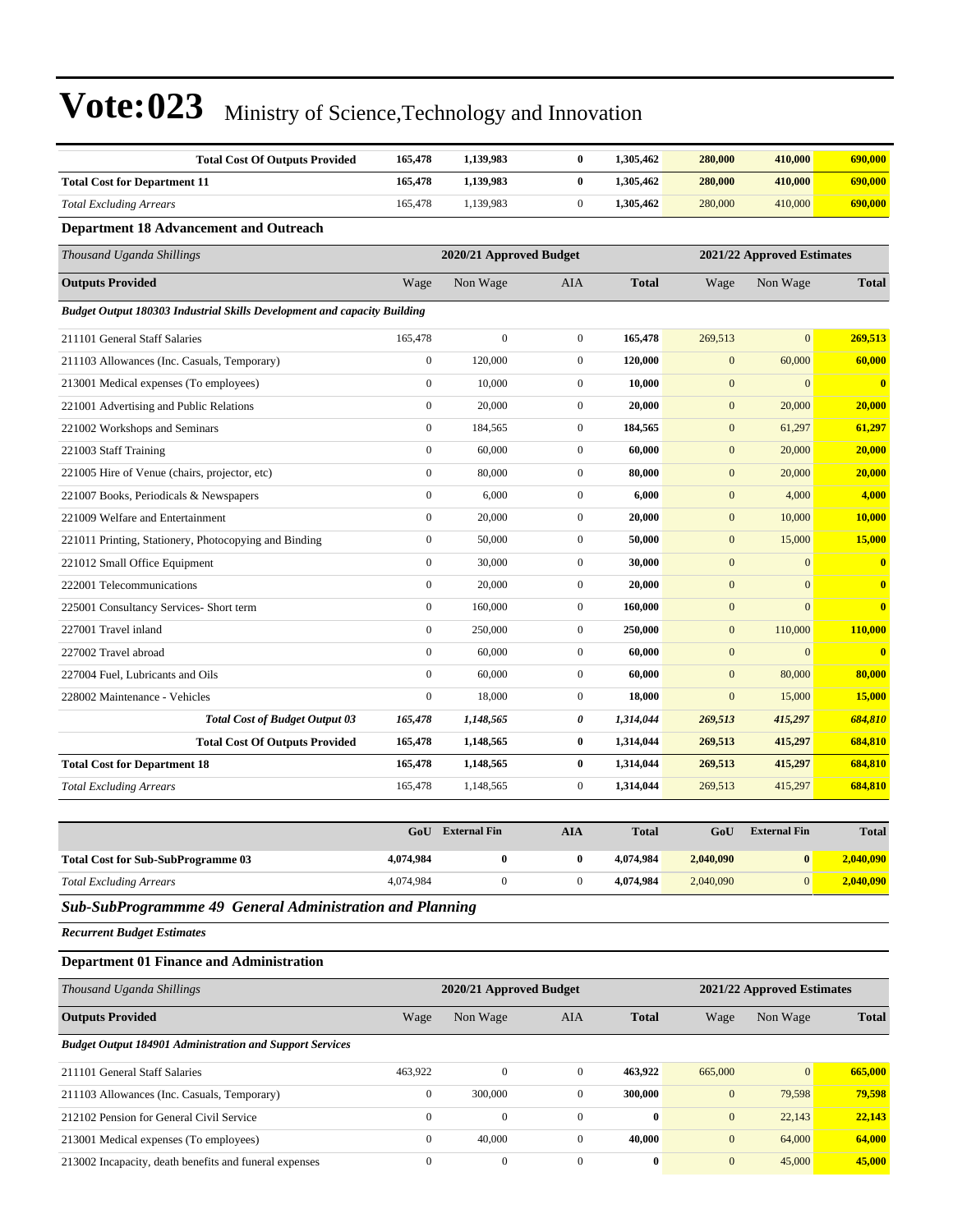| 213004 Gratuity Expenses                                                                                                        | $\boldsymbol{0}$          | $\mathbf{0}$              | $\mathbf{0}$          | $\bf{0}$     | $\mathbf{0}$          | 235,026               | 235,026                 |
|---------------------------------------------------------------------------------------------------------------------------------|---------------------------|---------------------------|-----------------------|--------------|-----------------------|-----------------------|-------------------------|
| 221001 Advertising and Public Relations                                                                                         | $\boldsymbol{0}$          | 146,271                   | $\boldsymbol{0}$      | 146,271      | $\boldsymbol{0}$      | 80,000                | 80,000                  |
| 221002 Workshops and Seminars                                                                                                   | $\boldsymbol{0}$          | 280,000                   | $\boldsymbol{0}$      | 280,000      | $\mathbf{0}$          | 100,000               | 100,000                 |
| 221003 Staff Training                                                                                                           | $\boldsymbol{0}$          | 50,000                    | $\boldsymbol{0}$      | 50,000       | $\boldsymbol{0}$      | $\mathbf{0}$          | $\bf{0}$                |
| 221007 Books, Periodicals & Newspapers                                                                                          | $\boldsymbol{0}$          | 20,000                    | $\mathbf{0}$          | 20,000       | $\mathbf{0}$          | 31,200                | 31,200                  |
| 221008 Computer supplies and Information Technology (IT)                                                                        | $\boldsymbol{0}$          | 120,000                   | $\boldsymbol{0}$      | 120,000      | $\overline{0}$        | 240,000               | 240,000                 |
| 221009 Welfare and Entertainment                                                                                                | $\boldsymbol{0}$          | 400,000                   | $\boldsymbol{0}$      | 400,000      | $\mathbf{0}$          | 54,500                | 54,500                  |
| 221011 Printing, Stationery, Photocopying and Binding                                                                           | $\boldsymbol{0}$          | 80,000                    | $\boldsymbol{0}$      | 80,000       | $\mathbf{0}$          | 210,000               | 210,000                 |
| 221012 Small Office Equipment                                                                                                   | $\boldsymbol{0}$          | 40,000                    | $\boldsymbol{0}$      | 40,000       | $\boldsymbol{0}$      | 15,000                | 15,000                  |
| 221016 IFMS Recurrent costs                                                                                                     | $\boldsymbol{0}$          | 100,000                   | $\boldsymbol{0}$      | 100,000      | $\mathbf{0}$          | 35,000                | 35,000                  |
| 221017 Subscriptions                                                                                                            | $\boldsymbol{0}$          | 15,000                    | $\boldsymbol{0}$      | 15,000       | $\mathbf{0}$          | $\mathbf{0}$          | $\overline{\mathbf{0}}$ |
| 222001 Telecommunications                                                                                                       | $\boldsymbol{0}$          | 125,000                   | $\boldsymbol{0}$      | 125,000      | $\mathbf{0}$          | 65,000                | 65,000                  |
| 222003 Information and communications technology (ICT)                                                                          | $\boldsymbol{0}$          | 30,000                    | $\boldsymbol{0}$      | 30,000       | $\mathbf{0}$          | 80,000                | 80,000                  |
| 223003 Rent – (Produced Assets) to private entities                                                                             | $\boldsymbol{0}$          | 2,920,485                 | $\boldsymbol{0}$      | 2,920,485    | $\mathbf{0}$          | 2,920,485             | 2,920,485               |
| 223004 Guard and Security services                                                                                              | $\boldsymbol{0}$          | 60,000                    | $\boldsymbol{0}$      | 60,000       | $\mathbf{0}$          | 48,000                | 48,000                  |
| 223005 Electricity                                                                                                              | $\boldsymbol{0}$          | 58,000                    | $\boldsymbol{0}$      | 58,000       | $\mathbf{0}$          | 60,000                | 60,000                  |
| 223006 Water                                                                                                                    | $\boldsymbol{0}$          | 18,000                    | $\boldsymbol{0}$      | 18,000       | $\mathbf{0}$          | 5,000                 | 5,000                   |
| 224004 Cleaning and Sanitation                                                                                                  | $\boldsymbol{0}$          | 110,000                   | $\boldsymbol{0}$      | 110,000      | $\mathbf{0}$          | 108,000               | 108,000                 |
| 227001 Travel inland                                                                                                            | $\boldsymbol{0}$          | 395,000                   | $\boldsymbol{0}$      | 395,000      | $\mathbf{0}$          | 200,500               | 200,500                 |
| 227002 Travel abroad                                                                                                            | $\boldsymbol{0}$          | 90,940                    | $\boldsymbol{0}$      | 90,940       | $\mathbf{0}$          | $\boldsymbol{0}$      | $\mathbf{0}$            |
| 227004 Fuel, Lubricants and Oils                                                                                                | $\boldsymbol{0}$          | 328,000                   | $\boldsymbol{0}$      | 328,000      | $\mathbf{0}$          | 272,000               | 272,000                 |
| 228002 Maintenance - Vehicles                                                                                                   | $\boldsymbol{0}$          | 160,000                   | $\boldsymbol{0}$      | 160,000      | $\mathbf{0}$          | 80,000                | 80,000                  |
| 228003 Maintenance - Machinery, Equipment & Furniture                                                                           | $\boldsymbol{0}$          | 180,000                   | $\boldsymbol{0}$      | 180,000      | $\boldsymbol{0}$      | $\mathbf{0}$          | $\mathbf{0}$            |
| 228004 Maintenance – Other                                                                                                      | $\boldsymbol{0}$          | 60,000                    | $\mathbf{0}$          | 60,000       | $\mathbf{0}$          | 53,194                | 53,194                  |
| <b>Total Cost of Budget Output 01</b>                                                                                           | 463,922                   | 6,126,696                 | 0                     | 6,590,618    | 665,000               | 5,103,645             | 5,768,645               |
| <b>Total Cost Of Outputs Provided</b>                                                                                           | 463,922                   | 6,126,696                 | $\bf{0}$              | 6,590,618    | 665,000               | 5,103,645             | 5,768,645               |
| <b>Outputs Funded</b>                                                                                                           | Wage                      | Non Wage                  | AIA                   | Total        | Wage                  | Non Wage              | <b>Total</b>            |
| <b>Budget Output 184951 Transfers to Innovators and Scientists</b>                                                              |                           |                           |                       |              |                       |                       |                         |
| 263104 Transfers to other govt. Units (Current)                                                                                 | $\boldsymbol{0}$          | 18,130,000                | $\mathbf{0}$          | 18,130,000   | $\mathbf{0}$          | 52,277,000            | 52,277,000              |
| o/w Quarterly subvention to UNCST                                                                                               | $\boldsymbol{\theta}$     | 8,130,000                 | 0                     | 8,130,000    | $\boldsymbol{\theta}$ | $\boldsymbol{\theta}$ | $\mathbf{0}$            |
| o/w Commercialization of Sericulture technologies in Uganda                                                                     | 0                         | 10,000,000                | 0                     | 10,000,000   | $\boldsymbol{\theta}$ | $\boldsymbol{\theta}$ | $\mathbf{0}$            |
| o/w Transfer of quarterly subvention to UNCST                                                                                   | $\boldsymbol{\theta}$     | 0                         | 0                     | $\bf{0}$     | $\boldsymbol{\theta}$ | 6,850,500             | 6,850,500               |
| o/w Quarterly Subvention to support activities under<br>Commercialization of Sericulture Technologies and<br><i>Innovations</i> | $\theta$                  | 0                         | $\theta$              | $\bf{0}$     | $\boldsymbol{\theta}$ | 16,426,500            | 16,426,500              |
| o/w Transfer of Quarterly subvention to PIBID                                                                                   | $\boldsymbol{\mathit{0}}$ | $\boldsymbol{\mathit{0}}$ | $\boldsymbol{\theta}$ | $\bf{0}$     | $\boldsymbol{0}$      | 29,000,000            | 29,000,000              |
| <b>Total Cost of Budget Output 51</b>                                                                                           | 0                         | 18,130,000                | $\pmb{\theta}$        | 18,130,000   | 0                     | 52,277,000            | 52,277,000              |
| <b>Total Cost Of Outputs Funded</b>                                                                                             | $\bf{0}$                  | 18,130,000                | $\bf{0}$              | 18,130,000   | $\pmb{0}$             | 52,277,000            | 52,277,000              |
| <b>Arrears</b>                                                                                                                  | Wage                      | Non Wage                  | AIA                   | <b>Total</b> | Wage                  | Non Wage              | <b>Total</b>            |
| <b>Budget Output 184999 Arrears</b>                                                                                             |                           |                           |                       |              |                       |                       |                         |
| 321605 Domestic arrears (Budgeting)                                                                                             | $\boldsymbol{0}$          | $\boldsymbol{0}$          | $\mathbf{0}$          | $\bf{0}$     | $\mathbf{0}$          | 4,312,727             | 4,312,727               |
| <b>Total Cost of Budget Output 99</b>                                                                                           | $\pmb{\theta}$            | $\pmb{\theta}$            | $\pmb{\theta}$        | 0            | 0                     | 4,312,727             | 4,312,727               |
| <b>Total Cost Of Arrears</b>                                                                                                    | $\bf{0}$                  | $\bf{0}$                  | $\bf{0}$              | $\bf{0}$     | $\pmb{0}$             | 4,312,727             | 4,312,727               |
| <b>Total Cost for Department 01</b>                                                                                             | 463,922                   | 24,256,696                | $\bf{0}$              | 24,720,618   | 665,000               | 61,693,372            | 62,358,372              |
| <b>Total Excluding Arrears</b>                                                                                                  | 463,922                   | 24,256,696                | $\boldsymbol{0}$      | 24,720,618   | 665,000               | 57,380,645            | 58,045,645              |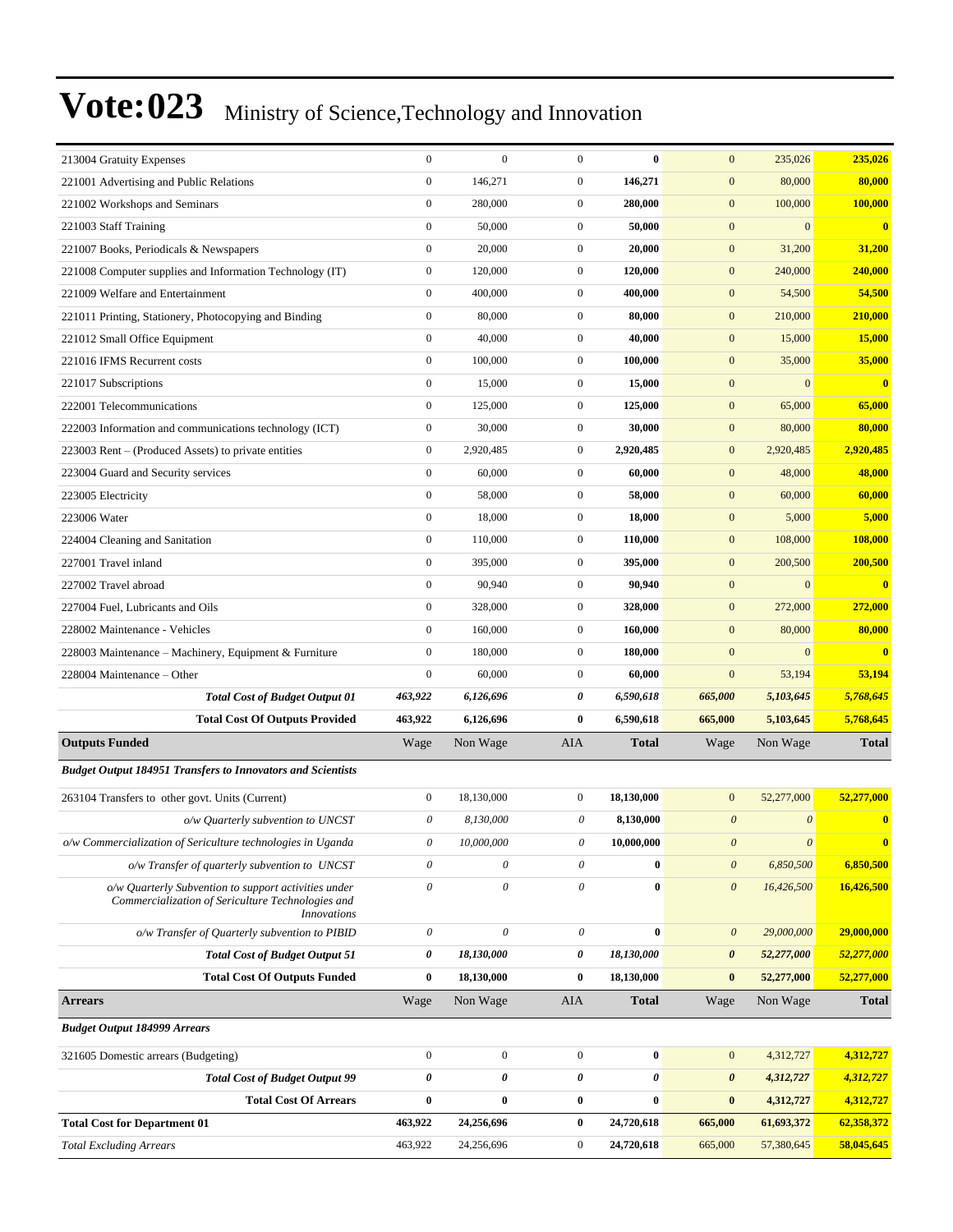#### **Department 02 Human Resource**

| вераганент од напнан кезоагес                                  |                       |                         |                       |                |                  |                            |                         |  |  |
|----------------------------------------------------------------|-----------------------|-------------------------|-----------------------|----------------|------------------|----------------------------|-------------------------|--|--|
| Thousand Uganda Shillings                                      |                       | 2020/21 Approved Budget |                       |                |                  | 2021/22 Approved Estimates |                         |  |  |
| <b>Outputs Provided</b>                                        | Wage                  | Non Wage                | AIA                   | <b>Total</b>   | Wage             | Non Wage                   | <b>Total</b>            |  |  |
| <b>Budget Output 184904 HIV/AIDS Mainstreaming</b>             |                       |                         |                       |                |                  |                            |                         |  |  |
| 211103 Allowances (Inc. Casuals, Temporary)                    | $\boldsymbol{0}$      | $\boldsymbol{0}$        | $\boldsymbol{0}$      | $\bf{0}$       | $\mathbf{0}$     | 15,000                     | 15,000                  |  |  |
| 221002 Workshops and Seminars                                  | $\overline{0}$        | $\boldsymbol{0}$        | $\boldsymbol{0}$      | $\bf{0}$       | $\mathbf{0}$     | 60,000                     | 60,000                  |  |  |
| <b>Total Cost of Budget Output 04</b>                          | $\boldsymbol{\theta}$ | 0                       | $\boldsymbol{\theta}$ | $\pmb{\theta}$ | $\pmb{\theta}$   | 75,000                     | 75,000                  |  |  |
| <b>Budget Output 184919 Human Resource Management Services</b> |                       |                         |                       |                |                  |                            |                         |  |  |
| 211101 General Staff Salaries                                  | 85,436                | $\boldsymbol{0}$        | $\boldsymbol{0}$      | 85,436         | 265,000          | $\boldsymbol{0}$           | 265,000                 |  |  |
| 211103 Allowances (Inc. Casuals, Temporary)                    | $\boldsymbol{0}$      | 95,500                  | $\boldsymbol{0}$      | 95,500         | $\mathbf{0}$     | 25,000                     | 25,000                  |  |  |
| 213001 Medical expenses (To employees)                         | $\boldsymbol{0}$      | 20,000                  | $\boldsymbol{0}$      | 20,000         | $\boldsymbol{0}$ | 10,000                     | 10,000                  |  |  |
| 213002 Incapacity, death benefits and funeral expenses         | $\boldsymbol{0}$      | 33,585                  | $\boldsymbol{0}$      | 33,585         | $\boldsymbol{0}$ | 10,000                     | 10,000                  |  |  |
| 213004 Gratuity Expenses                                       | $\boldsymbol{0}$      | 73,920                  | $\boldsymbol{0}$      | 73,920         | $\mathbf{0}$     | $\mathbf{0}$               | $\mathbf{0}$            |  |  |
| 221002 Workshops and Seminars                                  | $\boldsymbol{0}$      | 140,000                 | $\boldsymbol{0}$      | 140,000        | $\boldsymbol{0}$ | 37,500                     | 37,500                  |  |  |
| 221003 Staff Training                                          | $\boldsymbol{0}$      | 40,000                  | $\boldsymbol{0}$      | 40,000         | $\mathbf{0}$     | 15,000                     | 15,000                  |  |  |
| 221007 Books, Periodicals & Newspapers                         | $\boldsymbol{0}$      | 3,000                   | $\mathbf{0}$          | 3,000          | $\boldsymbol{0}$ | 1,500                      | 1,500                   |  |  |
| 221009 Welfare and Entertainment                               | $\boldsymbol{0}$      | 35,000                  | $\boldsymbol{0}$      | 35,000         | $\boldsymbol{0}$ | 15,000                     | 15,000                  |  |  |
| 221011 Printing, Stationery, Photocopying and Binding          | $\boldsymbol{0}$      | 40,000                  | $\boldsymbol{0}$      | 40,000         | $\mathbf{0}$     | 15,000                     | 15,000                  |  |  |
| 221017 Subscriptions                                           | $\boldsymbol{0}$      | 1,500                   | $\boldsymbol{0}$      | 1,500          | $\boldsymbol{0}$ | $\overline{0}$             | $\overline{\mathbf{0}}$ |  |  |
| 221020 IPPS Recurrent Costs                                    | $\boldsymbol{0}$      | 70,000                  | $\boldsymbol{0}$      | 70,000         | $\mathbf{0}$     | 15,000                     | 15,000                  |  |  |
| 224005 Uniforms, Beddings and Protective Gear                  | $\boldsymbol{0}$      | 80,000                  | $\boldsymbol{0}$      | 80,000         | $\boldsymbol{0}$ | $\mathbf{0}$               | $\overline{\mathbf{0}}$ |  |  |
| 227001 Travel inland                                           | $\boldsymbol{0}$      | 145,473                 | $\boldsymbol{0}$      | 145,473        | $\boldsymbol{0}$ | 45,000                     | 45,000                  |  |  |
| 227002 Travel abroad                                           | $\boldsymbol{0}$      | 20,000                  | $\boldsymbol{0}$      | 20,000         | $\mathbf{0}$     | $\mathbf{0}$               | $\mathbf{0}$            |  |  |
| 227004 Fuel, Lubricants and Oils                               | $\boldsymbol{0}$      | 85,000                  | $\boldsymbol{0}$      | 85,000         | $\boldsymbol{0}$ | 40,000                     | 40,000                  |  |  |
| 228002 Maintenance - Vehicles                                  | $\boldsymbol{0}$      | 20,523                  | $\boldsymbol{0}$      | 20,523         | $\mathbf{0}$     | $\boldsymbol{0}$           | $\bf{0}$                |  |  |
| <b>Total Cost of Budget Output 19</b>                          | 85,436                | 903,500                 | 0                     | 988,936        | 265,000          | 229,000                    | 494,000                 |  |  |
| <b>Budget Output 184920 Records Management Services</b>        |                       |                         |                       |                |                  |                            |                         |  |  |
| 211103 Allowances (Inc. Casuals, Temporary)                    | $\boldsymbol{0}$      | 15,000                  | $\boldsymbol{0}$      | 15,000         | $\boldsymbol{0}$ | 10,000                     | 10,000                  |  |  |
| 221007 Books, Periodicals & Newspapers                         | $\boldsymbol{0}$      | 1,000                   | $\boldsymbol{0}$      | 1,000          | $\mathbf{0}$     | 1,000                      | 1,000                   |  |  |
| 221011 Printing, Stationery, Photocopying and Binding          | $\boldsymbol{0}$      | 8,000                   | $\boldsymbol{0}$      | 8,000          | $\boldsymbol{0}$ | 8,000                      | 8,000                   |  |  |
| 222002 Postage and Courier                                     | $\boldsymbol{0}$      | 25,000                  | $\boldsymbol{0}$      | 25,000         | $\mathbf{0}$     | 15,000                     | <b>15,000</b>           |  |  |
| 227001 Travel inland                                           | $\boldsymbol{0}$      | 16,000                  | $\boldsymbol{0}$      | 16,000         | $\boldsymbol{0}$ | 10,000                     | 10,000                  |  |  |
| 227004 Fuel, Lubricants and Oils                               | $\boldsymbol{0}$      | 20,000                  | $\boldsymbol{0}$      | 20,000         | $\boldsymbol{0}$ | 6,000                      | 6,000                   |  |  |
| <b>Total Cost of Budget Output 20</b>                          | 0                     | 85,000                  | 0                     | 85,000         | $\pmb{\theta}$   | 50,000                     | 50,000                  |  |  |
| <b>Total Cost Of Outputs Provided</b>                          | 85,436                | 988,500                 | $\bf{0}$              | 1,073,936      | 265,000          | 354,000                    | 619,000                 |  |  |
| <b>Total Cost for Department 02</b>                            | 85,436                | 988,500                 | $\bf{0}$              | 1,073,936      | 265,000          | 354,000                    | 619,000                 |  |  |
| <b>Total Excluding Arrears</b>                                 | 85,436                | 988,500                 | $\boldsymbol{0}$      | 1,073,936      | 265,000          | 354,000                    | 619,000                 |  |  |
| Department 03 Internal Audit                                   |                       |                         |                       |                |                  |                            |                         |  |  |
| Thousand Uganda Shillings                                      |                       | 2020/21 Approved Budget |                       |                |                  | 2021/22 Approved Estimates |                         |  |  |
| <b>Outputs Provided</b>                                        | Wage                  | Non Wage                | AIA                   | <b>Total</b>   | Wage             | Non Wage                   | Total                   |  |  |

*Budget Output 184901 Administration and Support Services*

| 211101 General Staff Salaries               | 28.000 |       | <b>28.000</b> | 30,000 | 000.0 |
|---------------------------------------------|--------|-------|---------------|--------|-------|
| 211103 Allowances (Inc. Casuals, Temporary) |        | 5.000 | <b>35,000</b> | 25,500 | 5.500 |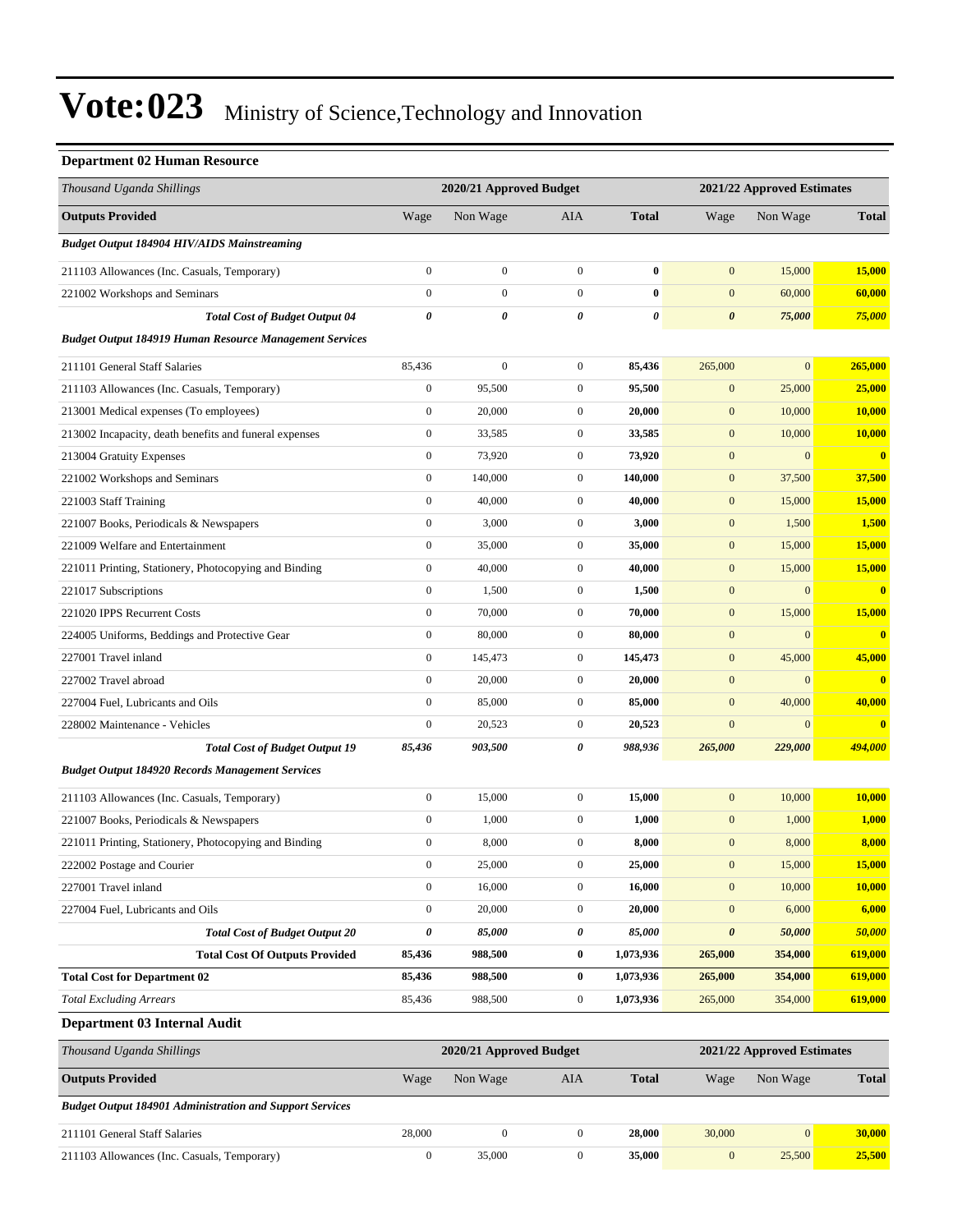| 221003 Staff Training                                                      | $\boldsymbol{0}$ | 29,000                  | $\mathbf{0}$     | 29,000       | $\boldsymbol{0}$      | $\mathbf{0}$               | $\mathbf{0}$            |
|----------------------------------------------------------------------------|------------------|-------------------------|------------------|--------------|-----------------------|----------------------------|-------------------------|
| 221007 Books, Periodicals & Newspapers                                     | $\boldsymbol{0}$ | 3,000                   | $\boldsymbol{0}$ | 3,000        | $\boldsymbol{0}$      | 1,000                      | 1,000                   |
| 221009 Welfare and Entertainment                                           | $\boldsymbol{0}$ | 7,000                   | $\boldsymbol{0}$ | 7,000        | $\boldsymbol{0}$      | 12,000                     | <b>12,000</b>           |
| 221011 Printing, Stationery, Photocopying and Binding                      | $\boldsymbol{0}$ | 10,000                  | $\mathbf{0}$     | 10,000       | $\mathbf{0}$          | $\mathbf{0}$               | $\bf{0}$                |
| 221017 Subscriptions                                                       | $\boldsymbol{0}$ | 1,000                   | $\boldsymbol{0}$ | 1,000        | $\mathbf{0}$          | $\mathbf{0}$               | $\bf{0}$                |
| 227001 Travel inland                                                       | $\boldsymbol{0}$ | 50,000                  | $\boldsymbol{0}$ | 50,000       | $\boldsymbol{0}$      | 35,000                     | 35,000                  |
| 227004 Fuel. Lubricants and Oils                                           | $\boldsymbol{0}$ | 40,000                  | $\mathbf{0}$     | 40,000       | $\mathbf{0}$          | 44,000                     | 44,000                  |
| 228002 Maintenance - Vehicles                                              | $\boldsymbol{0}$ | 15,000                  | $\boldsymbol{0}$ | 15,000       | $\mathbf{0}$          | $\mathbf{0}$               | $\bf{0}$                |
| <b>Total Cost of Budget Output 01</b>                                      | 28,000           | 190,000                 | 0                | 218,000      | 30,000                | 117,500                    | 147,500                 |
| <b>Total Cost Of Outputs Provided</b>                                      | 28,000           | 190,000                 | 0                | 218,000      | 30,000                | 117,500                    | 147,500                 |
| <b>Total Cost for Department 03</b>                                        | 28,000           | 190,000                 | $\bf{0}$         | 218,000      | 30,000                | 117,500                    | 147,500                 |
| <b>Total Excluding Arrears</b>                                             | 28,000           | 190,000                 | $\mathbf{0}$     | 218,000      | 30,000                | 117,500                    | 147,500                 |
| <b>Department 19 Policy and Planning</b>                                   |                  |                         |                  |              |                       |                            |                         |
| Thousand Uganda Shillings                                                  |                  | 2020/21 Approved Budget |                  |              |                       | 2021/22 Approved Estimates |                         |
| <b>Outputs Provided</b>                                                    | Wage             | Non Wage                | AIA              | <b>Total</b> | Wage                  | Non Wage                   | <b>Total</b>            |
| <b>Budget Output 184902 Research, Information and statistical services</b> |                  |                         |                  |              |                       |                            |                         |
| 211103 Allowances (Inc. Casuals, Temporary)                                | $\boldsymbol{0}$ | 80,000                  | $\boldsymbol{0}$ | 80,000       | $\mathbf{0}$          | 38,000                     | 38,000                  |
| 221002 Workshops and Seminars                                              | $\boldsymbol{0}$ | 168,156                 | $\boldsymbol{0}$ | 168,156      | $\boldsymbol{0}$      | 45,000                     | 45,000                  |
| 221003 Staff Training                                                      | $\boldsymbol{0}$ | 20,000                  | $\boldsymbol{0}$ | 20,000       | $\mathbf{0}$          | $\mathbf{0}$               | $\overline{\mathbf{0}}$ |
| 221009 Welfare and Entertainment                                           | $\boldsymbol{0}$ | 20,000                  | $\mathbf{0}$     | 20,000       | $\boldsymbol{0}$      | 10,000                     | 10,000                  |
| 221011 Printing, Stationery, Photocopying and Binding                      | $\boldsymbol{0}$ | 40,000                  | $\mathbf{0}$     | 40,000       | $\mathbf{0}$          | 30,355                     | 30,355                  |
| 227001 Travel inland                                                       | $\boldsymbol{0}$ | 130,000                 | $\mathbf{0}$     | 130,000      | $\boldsymbol{0}$      | 40,000                     | 40,000                  |
| 227004 Fuel, Lubricants and Oils                                           | $\boldsymbol{0}$ | 45,000                  | $\mathbf{0}$     | 45,000       | $\mathbf{0}$          | $\mathbf{0}$               | $\overline{\mathbf{0}}$ |
| <b>Total Cost of Budget Output 02</b>                                      | 0                | 503,156                 | 0                | 503,156      | $\boldsymbol{\theta}$ | 163,355                    | 163,355                 |
| <b>Budget Output 184903 Policy, Planning and Monitoring</b>                |                  |                         |                  |              |                       |                            |                         |
| 211101 General Staff Salaries                                              | 204,142          | $\mathbf{0}$            | $\mathbf{0}$     | 204,142      | 272,232               | $\mathbf{0}$               | 272,232                 |
| 211103 Allowances (Inc. Casuals, Temporary)                                | $\boldsymbol{0}$ | 120,000                 | $\boldsymbol{0}$ | 120,000      | $\boldsymbol{0}$      | 50,000                     | 50,000                  |
| 221002 Workshops and Seminars                                              | $\boldsymbol{0}$ | 220,000                 | $\mathbf{0}$     | 220,000      | $\boldsymbol{0}$      | 68,196                     | 68,196                  |
| 221003 Staff Training                                                      | $\boldsymbol{0}$ | 50,000                  | $\boldsymbol{0}$ | 50,000       | $\mathbf{0}$          | 15,000                     | 15,000                  |
| 221007 Books, Periodicals & Newspapers                                     | $\boldsymbol{0}$ | 9,500                   | $\boldsymbol{0}$ | 9,500        | $\boldsymbol{0}$      | 9,000                      | 9,000                   |
| 221009 Welfare and Entertainment                                           | $\boldsymbol{0}$ | 55,500                  | $\boldsymbol{0}$ | 55,500       | $\boldsymbol{0}$      | 25,000                     | 25,000                  |
| 221011 Printing, Stationery, Photocopying and Binding                      | $\boldsymbol{0}$ | 80,000                  | $\boldsymbol{0}$ | 80,000       | $\boldsymbol{0}$      | 26,000                     | 26,000                  |
| 225001 Consultancy Services- Short term                                    | $\boldsymbol{0}$ | 240,000                 | $\boldsymbol{0}$ | 240,000      | $\boldsymbol{0}$      | $\mathbf{0}$               | $\mathbf{0}$            |
| 227001 Travel inland                                                       | $\boldsymbol{0}$ | 225,500                 | $\boldsymbol{0}$ | 225,500      | $\boldsymbol{0}$      | 110,000                    | 110,000                 |
| 227002 Travel abroad                                                       | $\boldsymbol{0}$ | 81,344                  | $\boldsymbol{0}$ | 81,344       | $\mathbf{0}$          | 4,000                      | 4,000                   |
| 227004 Fuel, Lubricants and Oils                                           | $\boldsymbol{0}$ | 185,000                 | $\boldsymbol{0}$ | 185,000      | $\boldsymbol{0}$      | 160,000                    | 160,000                 |
| 228002 Maintenance - Vehicles                                              | $\boldsymbol{0}$ | 50,000                  | $\boldsymbol{0}$ | 50,000       | $\boldsymbol{0}$      | 20,000                     | 20,000                  |
| <b>Total Cost of Budget Output 03</b>                                      | 204,142          | 1,316,844               | 0                | 1,520,986    | 272,232               | 487,196                    | 759,428                 |
| <b>Total Cost Of Outputs Provided</b>                                      | 204,142          | 1,820,000               | $\bf{0}$         | 2,024,142    | 272,232               | 650,551                    | 922,783                 |
| <b>Total Cost for Department 19</b>                                        | 204,142          | 1,820,000               | $\bf{0}$         | 2,024,142    | 272,232               | 650,551                    | 922,783                 |
| <b>Total Excluding Arrears</b>                                             | 204,142          | 1,820,000               | $\boldsymbol{0}$ | 2,024,142    | 272,232               | 650,551                    | 922,783                 |

*Development Budget Estimates*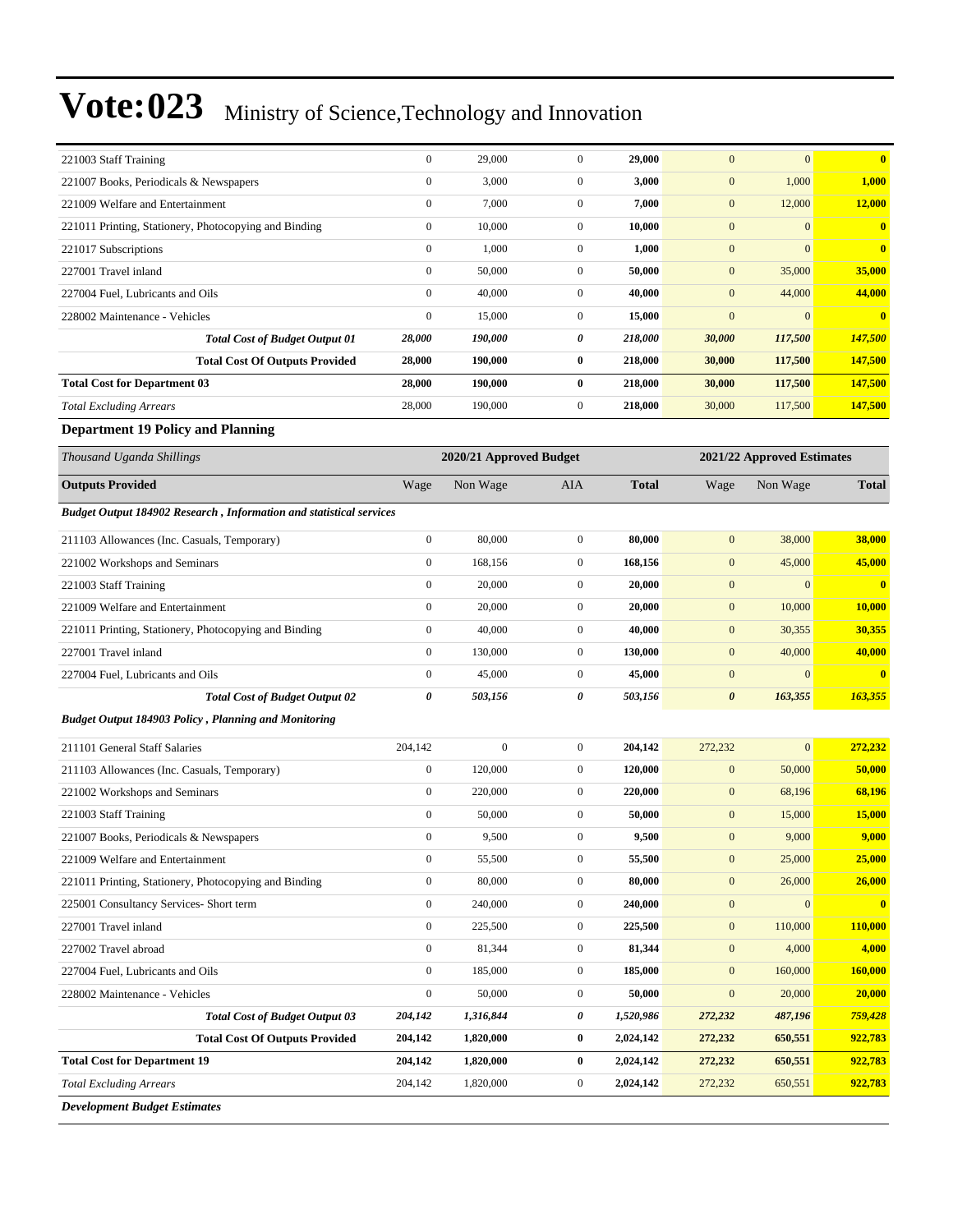| Project 1597 Retooling of Ministry of Science, Technology and Innovation                                        |                               |                               |                       |                |                               |                       |                |
|-----------------------------------------------------------------------------------------------------------------|-------------------------------|-------------------------------|-----------------------|----------------|-------------------------------|-----------------------|----------------|
| Thousand Uganda Shillings                                                                                       | 2020/21 Approved Budget       |                               |                       |                | 2021/22 Approved Estimates    |                       |                |
| <b>Outputs Provided</b>                                                                                         | <b>GoU Dev't External Fin</b> |                               | <b>AIA</b>            | <b>Total</b>   | <b>GoU Dev't External Fin</b> |                       | <b>Total</b>   |
| <b>Budget Output 184901 Administration and Support Services</b>                                                 |                               |                               |                       |                |                               |                       |                |
| 221002 Workshops and Seminars                                                                                   | $\boldsymbol{0}$              | $\boldsymbol{0}$              | $\boldsymbol{0}$      | $\bf{0}$       | 160,000                       | $\overline{0}$        | 160,000        |
| 227001 Travel inland                                                                                            | $\boldsymbol{0}$              | $\mathbf{0}$                  | $\boldsymbol{0}$      | $\bf{0}$       | 160,000                       | $\boldsymbol{0}$      | 160,000        |
| <b>Total Cost Of Budget Output 184901</b>                                                                       | 0                             | 0                             | $\boldsymbol{\theta}$ | $\pmb{\theta}$ | 320,000                       | $\pmb{\theta}$        | <b>320,000</b> |
| <b>Budget Output 184902 Research, Information and statistical services</b>                                      |                               |                               |                       |                |                               |                       |                |
| 211102 Contract Staff Salaries                                                                                  | $\boldsymbol{0}$              | $\boldsymbol{0}$              | $\boldsymbol{0}$      | $\bf{0}$       | 40,000                        | $\overline{0}$        | 40,000         |
| 211103 Allowances (Inc. Casuals, Temporary)                                                                     | $\boldsymbol{0}$              | $\boldsymbol{0}$              | $\boldsymbol{0}$      | $\bf{0}$       | 45,000                        | $\boldsymbol{0}$      | 45,000         |
| 221001 Advertising and Public Relations                                                                         | $\boldsymbol{0}$              | $\boldsymbol{0}$              | $\boldsymbol{0}$      | $\bf{0}$       | 50,000                        | $\overline{0}$        | 50,000         |
| 221002 Workshops and Seminars                                                                                   | $\boldsymbol{0}$              | $\mathbf{0}$                  | $\boldsymbol{0}$      | $\bf{0}$       | 180,000                       | $\boldsymbol{0}$      | 180,000        |
| 221011 Printing, Stationery, Photocopying and Binding                                                           | $\boldsymbol{0}$              | $\boldsymbol{0}$              | $\boldsymbol{0}$      | $\bf{0}$       | 20,000                        | $\boldsymbol{0}$      | 20,000         |
| 221012 Small Office Equipment                                                                                   | $\boldsymbol{0}$              | $\boldsymbol{0}$              | $\boldsymbol{0}$      | $\bf{0}$       | 35,000                        | $\boldsymbol{0}$      | 35,000         |
| 223003 Rent – (Produced Assets) to private entities                                                             | $\boldsymbol{0}$              | $\boldsymbol{0}$              | $\boldsymbol{0}$      | $\bf{0}$       | 15,000                        | $\boldsymbol{0}$      | 15,000         |
| 227001 Travel inland                                                                                            | $\boldsymbol{0}$              | $\mathbf{0}$                  | $\boldsymbol{0}$      | $\bf{0}$       | 160,000                       | $\overline{0}$        | 160,000        |
| 227002 Travel abroad                                                                                            | $\boldsymbol{0}$              | $\boldsymbol{0}$              | $\boldsymbol{0}$      | $\bf{0}$       | 40,000                        | $\boldsymbol{0}$      | 40,000         |
| 227004 Fuel, Lubricants and Oils                                                                                | $\boldsymbol{0}$              | $\boldsymbol{0}$              | $\boldsymbol{0}$      | $\bf{0}$       | 250,000                       | $\boldsymbol{0}$      | 250,000        |
| 228002 Maintenance - Vehicles                                                                                   | $\boldsymbol{0}$              | $\mathbf{0}$                  | $\boldsymbol{0}$      | $\bf{0}$       | 15,000                        | $\boldsymbol{0}$      | <b>15,000</b>  |
| 281502 Feasibility Studies for Capital Works                                                                    | $\boldsymbol{0}$              | $\boldsymbol{0}$              | $\boldsymbol{0}$      | $\bf{0}$       | 500,000                       | $\mathbf{0}$          | 500,000        |
| 281503 Engineering and Design Studies & Plans for capital<br>works                                              | $\boldsymbol{0}$              | $\mathbf{0}$                  | $\mathbf{0}$          | $\bf{0}$       | 100,000                       | $\overline{0}$        | 100,000        |
| <b>Total Cost Of Budget Output 184902</b>                                                                       | 0                             | 0                             | 0                     | 0              | 1,450,000                     | 0                     | 1,450,000      |
| <b>Budget Output 184904 HIV/AIDS Mainstreaming</b>                                                              |                               |                               |                       |                |                               |                       |                |
| 221002 Workshops and Seminars                                                                                   | $\boldsymbol{0}$              | $\boldsymbol{0}$              | $\boldsymbol{0}$      | $\bf{0}$       | 55,000                        | $\boldsymbol{0}$      | 55,000         |
| 227001 Travel inland                                                                                            | $\mathbf{0}$                  | $\boldsymbol{0}$              | $\boldsymbol{0}$      | $\bf{0}$       | 45,000                        | $\overline{0}$        | 45,000         |
| Total Cost Of Budget Output 184904                                                                              | 0                             | 0                             | 0                     | 0              | 100,000                       | $\pmb{\theta}$        | <b>100,000</b> |
| <b>Total Cost for Outputs Provided</b>                                                                          | $\mathbf{0}$                  | $\boldsymbol{0}$              | $\boldsymbol{0}$      | $\bf{0}$       | 1,870,000                     | $\overline{0}$        | 1,870,000      |
| <b>Outputs Funded</b>                                                                                           |                               | <b>GoU Dev't External Fin</b> | <b>AIA</b>            | <b>Total</b>   | <b>GoU Dev't External Fin</b> |                       | <b>Total</b>   |
| <b>Budget Output 184951 Transfers to Innovators and Scientists</b>                                              |                               |                               |                       |                |                               |                       |                |
| 263204 Transfers to other govt. Units (Capital)                                                                 | 11,500,000                    | $\boldsymbol{0}$              | $\boldsymbol{0}$      | 11,500,000     | 26,950,000                    | $\boldsymbol{0}$      | 26,950,000     |
| o/w Transfer of Quarterly Subvention to PIBID                                                                   | 11,500,000                    | $\boldsymbol{\theta}$         | $\theta$              | 11,500,000     | $\boldsymbol{\theta}$         | $\boldsymbol{\theta}$ | $\bf{0}$       |
| o/w Offsetting Ministry Coordination expenses, Monitoring<br>and Evaluation of interventions under PRESIDE      | $\mathcal O$                  | $\boldsymbol{\mathit{0}}$     | $\theta$              | $\bf{0}$       | 200,000                       | $\boldsymbol{\theta}$ | 200,000        |
| o/w Support to PRESIDE for undertaking research in the<br>development of Vaccines, therapeutics and diagnostics | $\mathcal O$                  | $\mathcal O$                  | $\boldsymbol{\theta}$ | $\bf{0}$       | 24,800,000                    | $\boldsymbol{\theta}$ | 24,800,000     |
| o/w Sweet potatoe Innovations commercialization through<br>Tech Transfer                                        | $\mathcal O$                  | $\boldsymbol{\theta}$         | $\boldsymbol{\theta}$ | $\bf{0}$       | 1,450,000                     | $\boldsymbol{\theta}$ | 1,450,000      |
| o/w Support to Retooling of UNCST                                                                               | $\mathcal O$                  | $\boldsymbol{\mathit{0}}$     | $\boldsymbol{\theta}$ | $\bf{0}$       | 500,000                       | $\boldsymbol{\theta}$ | 500,000        |
| 263206 Other Capital grants (Capital)                                                                           | 10,000,000                    | $\boldsymbol{0}$              | $\boldsymbol{0}$      | 10,000,000     | 8,805,500                     | $\boldsymbol{0}$      | 8,805,500      |
| o/w Monitoring and Evaluation of Innovation Fund Projects-<br>Planning                                          | 300,000                       | $\boldsymbol{\theta}$         | $\theta$              | 300,000        | $\boldsymbol{\mathit{0}}$     | $\boldsymbol{\theta}$ | $\bf{0}$       |
| o/w Offsetting operational Secretarial expenses for the<br><b>Innovation Fund-Secretariat</b>                   | 200,000                       | $\boldsymbol{\theta}$         | $\theta$              | 200,000        | $\boldsymbol{\theta}$         | $\boldsymbol{\theta}$ | $\bf{0}$       |
| o/w National Innovation Fund Steering Committee                                                                 | 750,000                       | $\boldsymbol{\theta}$         | $\theta$              | 750,000        | $\boldsymbol{\theta}$         | $\boldsymbol{\theta}$ | $\bf{0}$       |
| o/w Support o Innovators on Intellectual Property (IP)<br>Management                                            | 150,000                       | $\boldsymbol{\mathit{0}}$     | $\theta$              | 150,000        | $\boldsymbol{\theta}$         | $\boldsymbol{\theta}$ | $\bf{0}$       |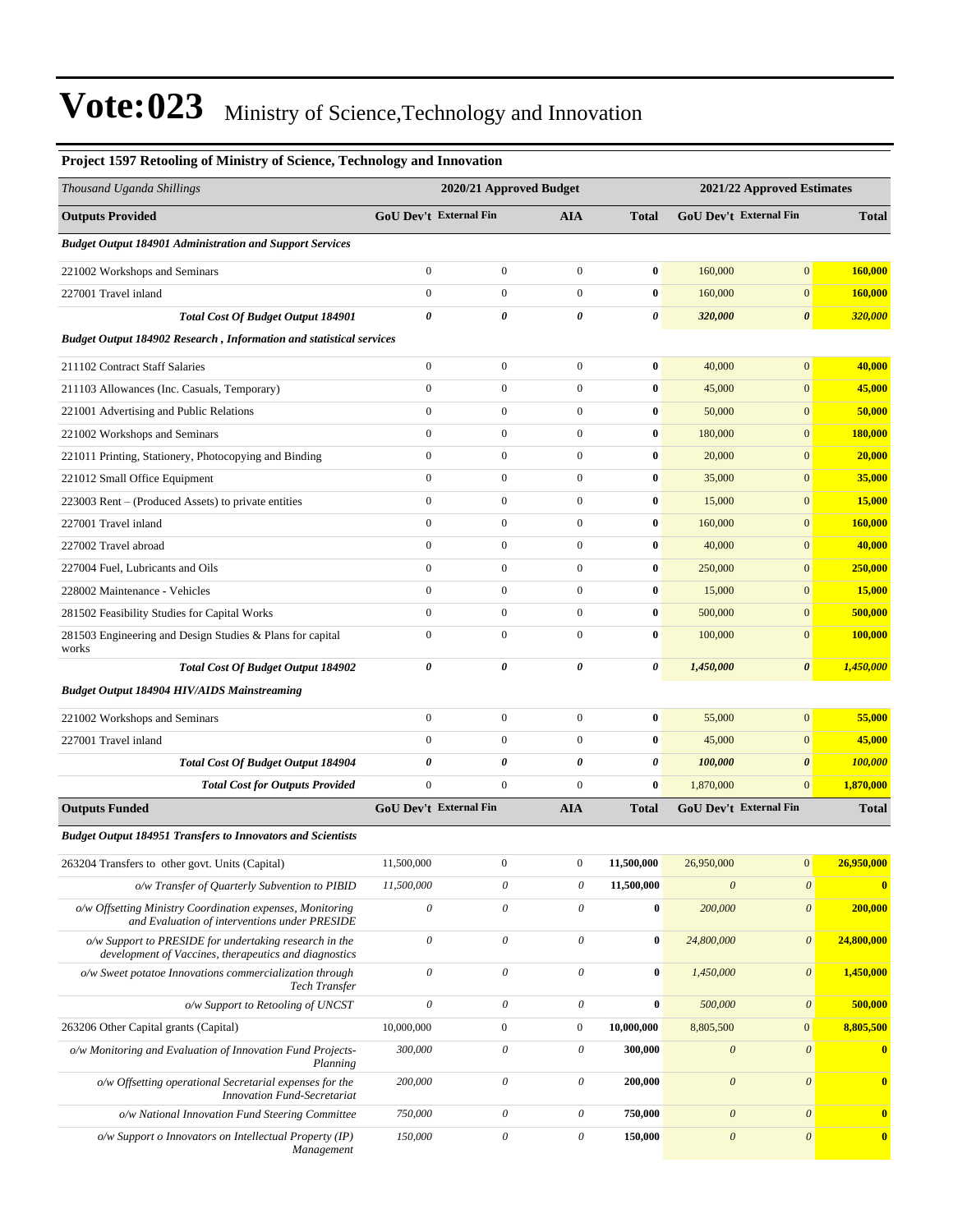| o/w Transfer of the Innovation Fund to beneficiaries in line<br>with the approved Framework                  | 8,500,000                     | $\theta$                  | $\theta$                  | 8,500,000             | $\overline{0}$         | $\mathcal{O}$         | $\overline{\mathbf{0}}$    |
|--------------------------------------------------------------------------------------------------------------|-------------------------------|---------------------------|---------------------------|-----------------------|------------------------|-----------------------|----------------------------|
| o/w Innovation Fund Annual Performance Report-                                                               | 100,000                       | $\boldsymbol{\mathit{0}}$ | $\theta$                  | 100,000               | $\boldsymbol{\theta}$  | $\boldsymbol{\theta}$ | $\overline{\mathbf{0}}$    |
| o/w Strengthening innovation and IP value chain management<br>for public funded innovation and research-IIPM | $\theta$                      | $\theta$                  | $\theta$                  | $\bf{0}$              | 130,000                | $\boldsymbol{\theta}$ | 130,000                    |
| o/w Quarterly M &E for NRIP funded projects-Policy and<br>Planning                                           | $\boldsymbol{\theta}$         | $\boldsymbol{\theta}$     | $\theta$                  | $\bf{0}$              | 100,000                | $\boldsymbol{\theta}$ | 100,000                    |
| o/w Transfer to Innovators and Scientists- Research and<br>Development Window                                | $\theta$                      | $\boldsymbol{\mathit{0}}$ | $\theta$                  | $\bf{0}$              | 2,055,500              | $\boldsymbol{\theta}$ | 2,055,500                  |
| o/w Offsetting steering committee operational expenses                                                       | $\theta$                      | $\boldsymbol{\mathit{0}}$ | $\theta$                  | $\bf{0}$              | 450,000                | $\boldsymbol{\theta}$ | 450,000                    |
| o/w Support Science Outreaches and competitions                                                              | $\boldsymbol{\mathit{0}}$     | $\boldsymbol{\mathit{0}}$ | $\boldsymbol{\mathit{0}}$ | $\bf{0}$              | 280,000                | $\boldsymbol{\theta}$ | 280,000                    |
| o/w Transfer to Innovators and Scientists- Incubation Window                                                 | $\mathcal O$                  | $\boldsymbol{\mathit{0}}$ | $\boldsymbol{\mathit{0}}$ | $\bf{0}$              | 2,700,000              | $\boldsymbol{\theta}$ | 2,700,000                  |
| o/w Transfer to Innovators and Scientists- Commercialization<br>Window                                       | $\theta$                      | $\boldsymbol{\mathit{0}}$ | $\theta$                  | $\bf{0}$              | 2,690,000              | $\boldsymbol{\theta}$ | 2,690,000                  |
| o/w Offsetting Secretariat operational expenses                                                              | $\boldsymbol{\theta}$         | $\boldsymbol{\mathit{0}}$ | $\theta$                  | $\bf{0}$              | 120,000                | $\boldsymbol{\theta}$ | 120,000                    |
| $o/w$ support the development of $ST&I$ standards and<br><b>Guidelines</b>                                   | $\theta$                      | $\theta$                  | $\theta$                  | $\bf{0}$              | 280,000                | $\boldsymbol{\theta}$ | 280,000                    |
| 263340 Other grants                                                                                          | 1,145,000                     | $\mathbf{0}$              | $\boldsymbol{0}$          | 1,145,000             | 780,000                | $\mathbf{0}$          | 780,000                    |
| o/w Support to Leap Agri Projects-Transfer to<br>Reserachers/Scientists                                      | 977,500                       | $\boldsymbol{\mathit{0}}$ | $\boldsymbol{\theta}$     | 977,500               | $\theta$               | $\boldsymbol{\theta}$ | $\mathbf{0}$               |
| o/w Assessment, Monitoring and Evaluation of LEAP Agri<br>Projects                                           | 150,000                       | $\boldsymbol{\theta}$     | $\boldsymbol{\theta}$     | 150,000               | $\boldsymbol{\theta}$  | $\boldsymbol{\theta}$ | $\overline{\mathbf{0}}$    |
| o/w Procurement and supply of Assorted ICT and Office<br>equipment                                           | 17,500                        | $\boldsymbol{\mathit{0}}$ | $\theta$                  | 17,500                | $\boldsymbol{\theta}$  | $\boldsymbol{\theta}$ | $\overline{\mathbf{0}}$    |
| o/w Transfer to LEAP Agri Beneficiaries                                                                      | $\boldsymbol{\theta}$         | $\boldsymbol{\theta}$     | $\boldsymbol{\theta}$     | $\bf{0}$              | 700,000                | $\boldsymbol{\theta}$ | 700,000                    |
| o/w Assessment of LEAP AGRI beneficiaries                                                                    | $\theta$                      | $\boldsymbol{\theta}$     | $\theta$                  | $\bf{0}$              | 80,000                 | $\boldsymbol{\theta}$ | 80,000                     |
| <b>Total Cost Of Budget Output 184951</b>                                                                    | 22,645,000                    | 0                         | 0                         | 22,645,000            | 36,535,500             | $\boldsymbol{\theta}$ | 36,535,500                 |
|                                                                                                              |                               |                           |                           |                       |                        |                       |                            |
| <b>Total Cost for Outputs Funded</b>                                                                         | 22,645,000                    | $\boldsymbol{0}$          | $\boldsymbol{0}$          | 22,645,000            | 36,535,500             | $\mathbf{0}$          |                            |
| <b>Capital Purchases</b>                                                                                     | <b>GoU Dev't External Fin</b> |                           | AIA                       | <b>Total</b>          | GoU Dev't External Fin |                       | 36,535,500<br><b>Total</b> |
| <b>Budget Output 184975 Purchase of Motor Vehicles and other Transport Equipment</b>                         |                               |                           |                           |                       |                        |                       |                            |
| 312201 Transport Equipment                                                                                   | $\boldsymbol{0}$              | $\boldsymbol{0}$          | $\boldsymbol{0}$          | $\bf{0}$              | 2,300,000              | $\boldsymbol{0}$      | 2,300,000                  |
| <b>Total Cost Of Budget Output 184975</b>                                                                    | $\theta$                      | $\boldsymbol{\theta}$     | $\boldsymbol{\theta}$     | $\boldsymbol{\theta}$ | 2,300,000              | $\boldsymbol{\theta}$ | 2,300,000                  |
| Budget Output 184976 Purchase of Office and ICT Equipment, including Software                                |                               |                           |                           |                       |                        |                       |                            |
| 312203 Furniture & Fixtures                                                                                  | 167,839                       | $\boldsymbol{0}$          | $\boldsymbol{0}$          | 167,839               | $\mathbf{0}$           | $\overline{0}$        | $\overline{\mathbf{0}}$    |
| 312211 Office Equipment                                                                                      | $\mathbf{0}$                  | $\overline{0}$            | $\mathbf{0}$              | $\bf{0}$              | 210,000                | $\boldsymbol{0}$      | 210,000                    |
| 312213 ICT Equipment                                                                                         | $\boldsymbol{0}$              | $\boldsymbol{0}$          | $\boldsymbol{0}$          | $\pmb{0}$             | 244,500                | $\vert 0 \vert$       | 244,500                    |
| <b>Total Cost Of Budget Output 184976</b>                                                                    | 167,839                       | 0                         | 0                         | 167,839               | 454,500                | $\boldsymbol{\theta}$ | 454,500                    |
| Budget Output 184978 Purchase of Office and residential Furniture and fittings                               |                               |                           |                           |                       |                        |                       |                            |
| 312203 Furniture & Fixtures                                                                                  | $\overline{0}$                | $\boldsymbol{0}$          | $\boldsymbol{0}$          | $\bf{0}$              | 500,000                | $\vert 0 \vert$       | 500,000                    |
| 312211 Office Equipment                                                                                      | 70,000                        | $\boldsymbol{0}$          | $\mathbf{0}$              | 70,000                | $\mathbf{0}$           | $\mathbf{0}$          | $\mathbf{0}$               |
| 312213 ICT Equipment                                                                                         | 100,000                       | $\boldsymbol{0}$          | $\boldsymbol{0}$          | 100,000               | $\mathbf{0}$           | $\mathbf{0}$          | $\bf{0}$                   |
| <b>Total Cost Of Budget Output 184978</b>                                                                    | 170,000                       | 0                         | 0                         | 170,000               | 500,000                | $\boldsymbol{\theta}$ | 500,000                    |
| <b>Total Cost for Capital Purchases</b>                                                                      | 337,839                       | $\overline{0}$            | $\boldsymbol{0}$          | 337,839               | 3,254,500              | $\mathbf{0}$          | 3,254,500                  |
| <b>Arrears</b>                                                                                               | GoU Dev't External Fin        |                           | <b>AIA</b>                | <b>Total</b>          | GoU Dev't External Fin |                       | <b>Total</b>               |
| <b>Budget Output 184999 Arrears</b>                                                                          |                               |                           |                           |                       |                        |                       |                            |
| 321605 Domestic arrears (Budgeting)                                                                          | 4,783                         | $\boldsymbol{0}$          | $\boldsymbol{0}$          | 4,783                 | $\mathbf{0}$           | $\mathbf{0}$          | $\mathbf{0}$               |
| <b>Total Cost Of Budget Output 184999</b>                                                                    | 4,783                         | 0                         | 0                         | 4,783                 | $\boldsymbol{\theta}$  | $\boldsymbol{\theta}$ | $\boldsymbol{\theta}$      |
| <b>Total Cost for Arrears</b>                                                                                | 4,783                         | $\boldsymbol{0}$          | $\boldsymbol{0}$          | 4,783                 | $\mathbf{0}$           | $\mathbf{0}$          | $\bf{0}$                   |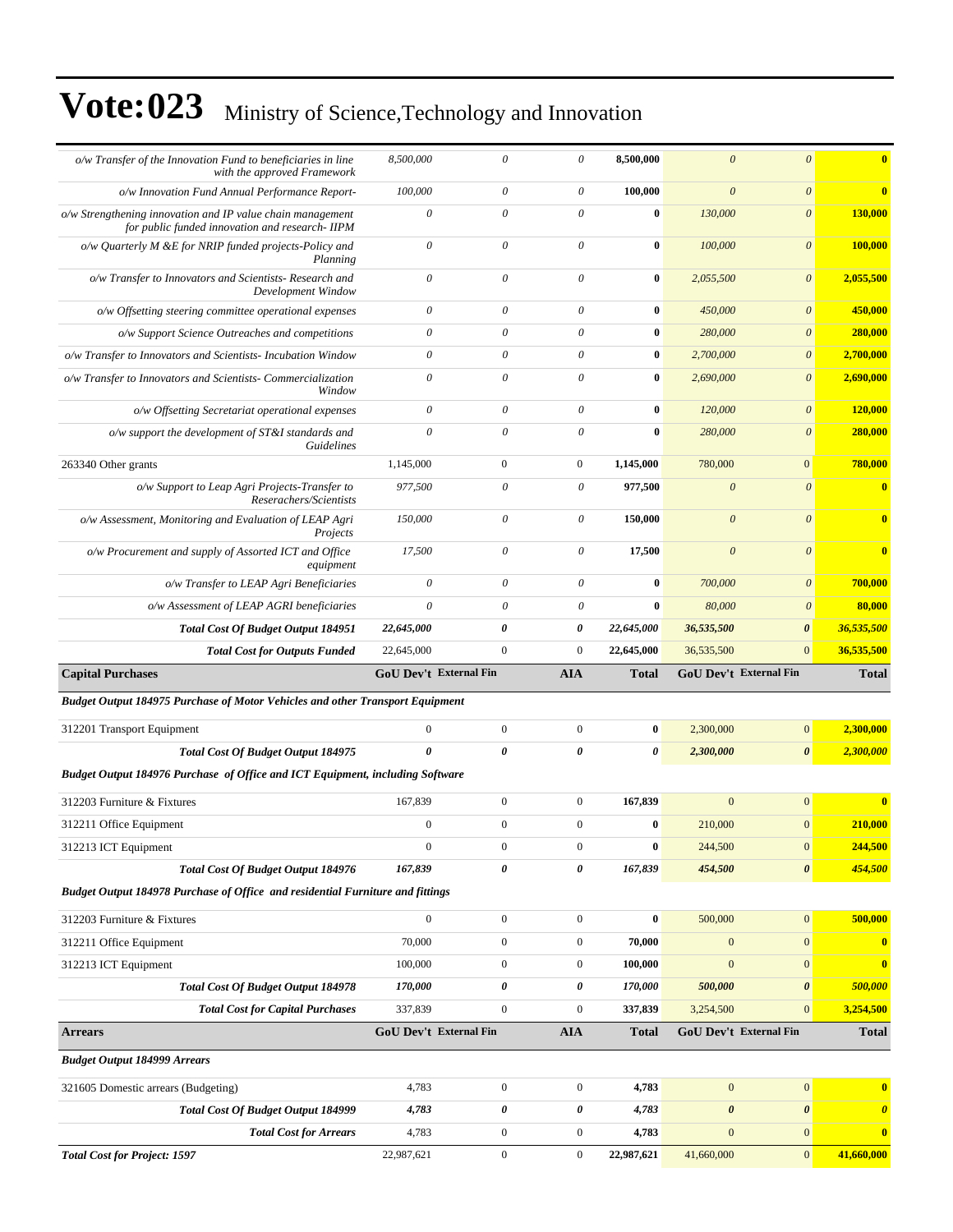| <b>Total Excluding Arrears</b>            | 22.982.839  | $\mathbf{0}$        | $\mathbf{0}$ | 22,982,839   | 41,660,000    |                      | 41,660,000   |
|-------------------------------------------|-------------|---------------------|--------------|--------------|---------------|----------------------|--------------|
|                                           | GoU         | <b>External Fin</b> | <b>AIA</b>   | <b>Total</b> | GoU           | <b>External Fin</b>  | <b>Total</b> |
| <b>Total Cost for Sub-SubProgramme 49</b> | 51,024,317  | $\bf{0}$            | 0            | 51,024,317   | 105,707,655   | $\bf{0}$             | 105,707,655  |
| <b>Total Excluding Arrears</b>            | 51.024.317  | $\mathbf{0}$        | $\mathbf{0}$ | 51.024.317   | 101,394,928   | $\overline{0}$       | 101,394,928  |
|                                           | GoU         | <b>External Fin</b> | <b>AIA</b>   | <b>Total</b> | GoU           | <b>External Fin.</b> | <b>Total</b> |
| <b>Grand Total for Vote 023</b>           | 119,335,470 | 133,356,885         | 0            | 252,692,356  | 209, 337, 596 | 55,705,580           | 265,043,176  |
| <b>Total Excluding Arrears</b>            | 119.330.688 | 133,356,885         | $\Omega$     | 252,687,573  | 205,024,869   | 55,705,580           | 260,730,450  |